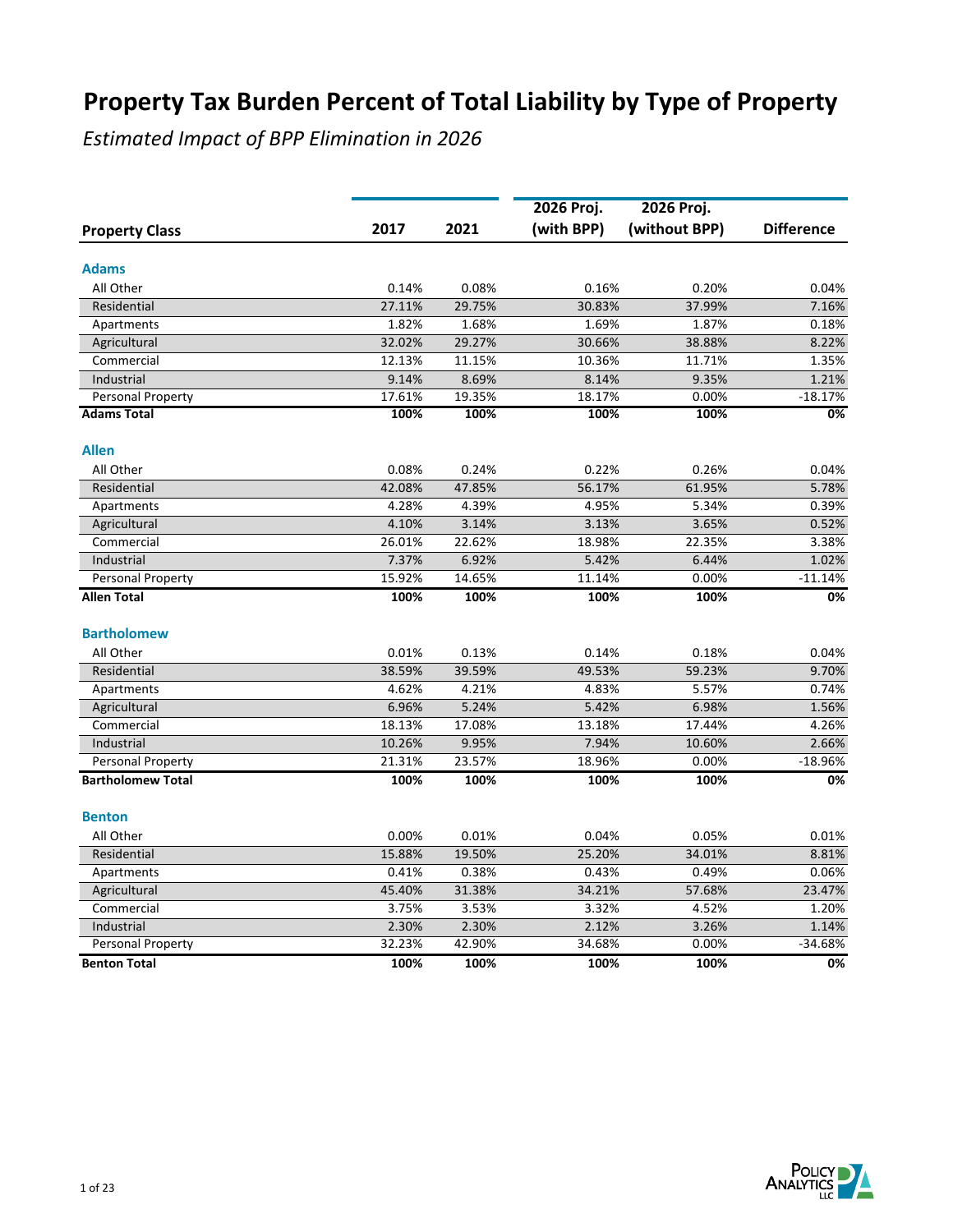|                          |        |        | 2026 Proj. | 2026 Proj.    |                   |
|--------------------------|--------|--------|------------|---------------|-------------------|
| <b>Property Class</b>    | 2017   | 2021   | (with BPP) | (without BPP) | <b>Difference</b> |
| <b>Blackford</b>         |        |        |            |               |                   |
| All Other                | 0.00%  | 0.00%  | 0.02%      | 0.03%         | 0.01%             |
| Residential              | 0.00%  | 30.56% | 30.80%     | 42.96%        | 12.16%            |
| Apartments               | 0.00%  | 1.62%  | 1.72%      | 2.24%         | 0.52%             |
| Agricultural             | 0.00%  | 22.61% | 26.15%     | 35.50%        | 9.35%             |
| Commercial               | 0.00%  | 7.87%  | 7.11%      | 9.63%         | 2.52%             |
| Industrial               | 0.00%  | 8.14%  | 7.27%      | 9.65%         | 2.37%             |
| Personal Property        | 0.00%  | 28.98% | 26.93%     | 0.00%         | $-26.93%$         |
| <b>Blackford Total</b>   | 0%     | 100%   | 100%       | 100%          | 0%                |
| <b>Boone</b>             |        |        |            |               |                   |
| All Other                | 0.04%  | 0.17%  | 0.04%      | 0.04%         | 0.00%             |
| Residential              | 56.28% | 56.46% | 57.06%     | 59.26%        | 2.20%             |
| Apartments               | 4.71%  | 3.97%  | 3.67%      | 3.82%         | 0.15%             |
| Agricultural             | 8.25%  | 5.14%  | 4.91%      | 5.25%         | 0.33%             |
| Commercial               | 11.29% | 12.33% | 13.54%     | 14.45%        | 0.91%             |
| Industrial               | 12.49% | 14.42% | 15.47%     | 17.18%        | 1.71%             |
| <b>Personal Property</b> | 6.86%  | 7.43%  | 5.30%      | 0.00%         | $-5.30%$          |
| <b>Boone Total</b>       | 100%   | 100%   | 100%       | 100%          | 0%                |
| <b>Brown</b>             |        |        |            |               |                   |
| All Other                | 0.13%  | 0.00%  | 0.01%      | 0.01%         | 0.00%             |
| Residential              | 76.99% | 76.66% | 77.68%     | 79.81%        | 2.13%             |
| Apartments               | 0.61%  | 0.56%  | 0.48%      | 0.49%         | 0.01%             |
| Agricultural             | 9.90%  | 10.65% | 11.28%     | 11.59%        | 0.31%             |
| Commercial               | 8.95%  | 8.66%  | 7.74%      | 7.97%         | 0.23%             |
| Industrial               | 0.13%  | 0.13%  | 0.12%      | 0.12%         | 0.00%             |
| Personal Property        | 3.27%  | 3.33%  | 2.69%      | 0.00%         | $-2.69%$          |
| <b>Brown Total</b>       | 100%   | 100%   | 100%       | 100%          | 0%                |
| <b>Carroll</b>           |        |        |            |               |                   |
| All Other                | 0.03%  | 0.01%  | 0.02%      | 0.02%         | 0.00%             |
| Residential              | 37.68% | 42.69% | 46.52%     | 53.73%        | 7.21%             |
| Apartments               | 0.32%  | 0.44%  | 0.53%      | 0.56%         | 0.04%             |
| Agricultural             | 38.19% | 28.26% | 28.90%     | 34.52%        | 5.62%             |
| Commercial               | 7.16%  | 6.99%  | 6.13%      | 7.15%         | 1.02%             |
| Industrial               | 3.29%  | 3.93%  | 3.31%      | 4.01%         | 0.70%             |
| Personal Property        | 13.16% | 17.54% | 14.60%     | 0.00%         | $-14.60%$         |
| <b>Carroll Total</b>     | 100%   | 100%   | 100%       | 100%          | 0%                |

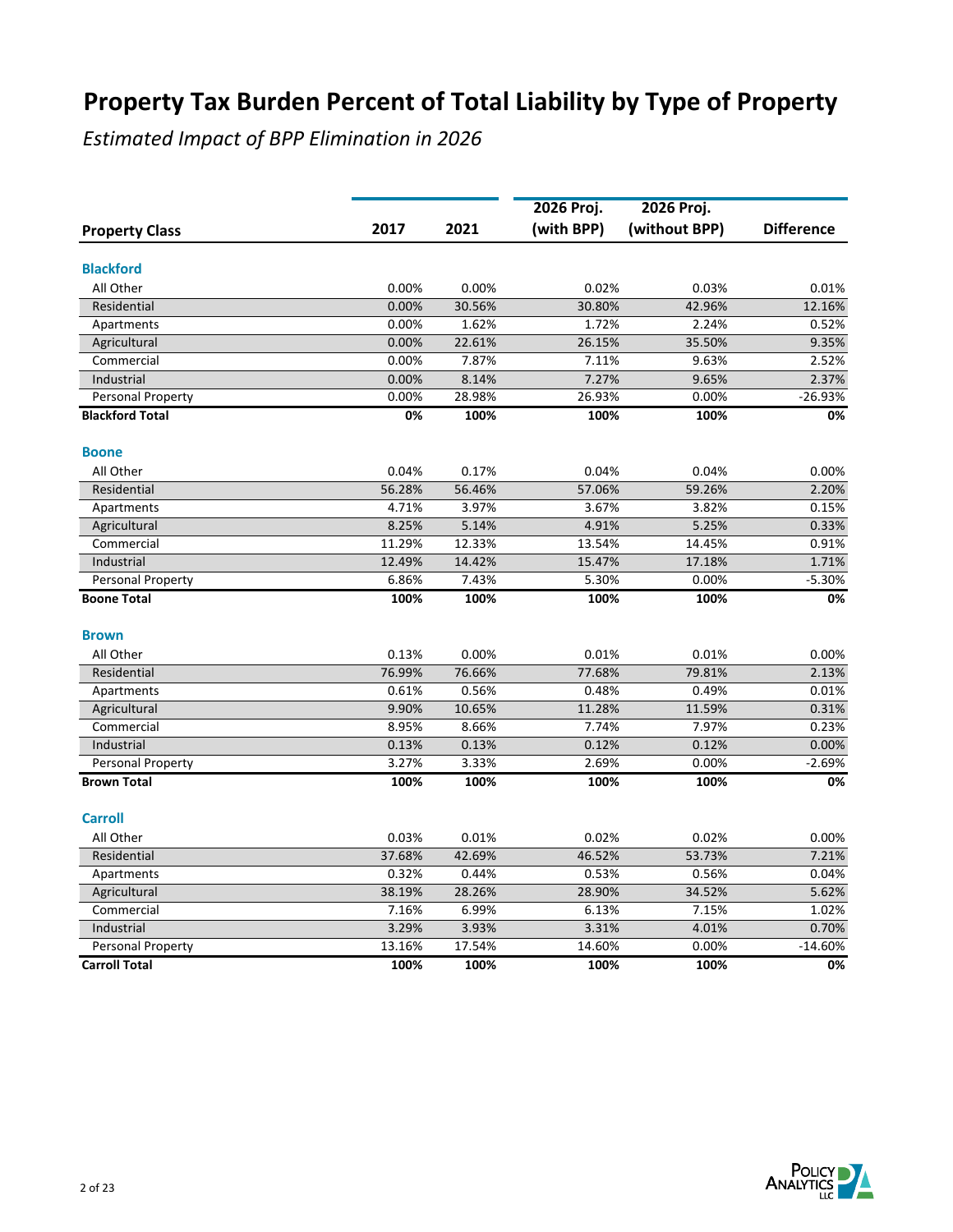|                          |        |        | 2026 Proj. | 2026 Proj.    |                   |
|--------------------------|--------|--------|------------|---------------|-------------------|
| <b>Property Class</b>    | 2017   | 2021   | (with BPP) | (without BPP) | <b>Difference</b> |
| Cass                     |        |        |            |               |                   |
| All Other                | 0.07%  | 0.02%  | 0.27%      | 0.36%         | 0.10%             |
| Residential              | 31.46% | 36.35% | 38.81%     | 47.00%        | 8.19%             |
| Apartments               | 0.99%  | 1.02%  | 0.96%      | 1.10%         | 0.15%             |
| Agricultural             | 27.49% | 22.18% | 24.43%     | 31.07%        | 6.64%             |
| Commercial               | 12.43% | 11.78% | 10.43%     | 12.19%        | 1.76%             |
| Industrial               | 7.04%  | 7.36%  | 6.71%      | 8.28%         | 1.57%             |
| Personal Property        | 20.39% | 21.11% | 18.40%     | 0.00%         | $-18.40%$         |
| <b>Cass Total</b>        | 100%   | 100%   | 100%       | 100%          | 0%                |
| <b>Clark</b>             |        |        |            |               |                   |
| All Other                | 0.04%  | 0.39%  | 0.42%      | 0.47%         | 0.06%             |
| Residential              | 40.44% | 43.62% | 50.09%     | 54.12%        | 4.04%             |
| Apartments               | 3.72%  | 3.54%  | 5.72%      | 6.00%         | 0.28%             |
| Agricultural             | 5.01%  | 4.16%  | 3.94%      | 4.45%         | 0.51%             |
| Commercial               | 30.28% | 29.31% | 26.57%     | 29.79%        | 3.22%             |
| Industrial               | 6.29%  | 5.89%  | 4.48%      | 5.16%         | 0.68%             |
| <b>Personal Property</b> | 14.04% | 12.90% | 8.78%      | 0.00%         | $-8.78%$          |
| <b>Clark Total</b>       | 100%   | 100%   | 100%       | 100%          | 0%                |
| Clay                     |        |        |            |               |                   |
| All Other                | 0.01%  | 0.25%  | 0.05%      | 0.06%         | 0.01%             |
| Residential              | 29.75% | 29.94% | 27.09%     | 37.89%        | 10.80%            |
| Apartments               | 1.38%  | 1.66%  | 1.95%      | 2.22%         | 0.27%             |
| Agricultural             | 34.59% | 29.03% | 32.80%     | 40.89%        | 8.10%             |
| Commercial               | 12.21% | 12.69% | 12.66%     | 14.01%        | 1.35%             |
| Industrial               | 4.27%  | 4.81%  | 4.23%      | 4.92%         | 0.70%             |
| Personal Property        | 17.64% | 21.43% | 21.17%     | 0.00%         | $-21.17%$         |
| <b>Clay Total</b>        | 100%   | 100%   | 100%       | 100%          | 0%                |
| <b>Clinton</b>           |        |        |            |               |                   |
| All Other                | 0.05%  | 0.07%  | 0.12%      | 0.16%         | 0.04%             |
| Residential              | 26.31% | 29.57% | 28.02%     | 38.97%        | 10.95%            |
| Apartments               | 1.03%  | 0.95%  | 0.91%      | 1.18%         | 0.26%             |
| Agricultural             | 26.37% | 21.94% | 25.13%     | 33.76%        | 8.62%             |
| Commercial               | 8.62%  | 8.09%  | 8.36%      | 10.67%        | 2.31%             |
| Industrial               | 12.35% | 12.01% | 12.30%     | 15.26%        | 2.96%             |
| Personal Property        | 25.20% | 27.29% | 25.14%     | 0.00%         | $-25.14%$         |
| <b>Clinton Total</b>     | 100%   | 100%   | 100%       | 100%          | 0%                |

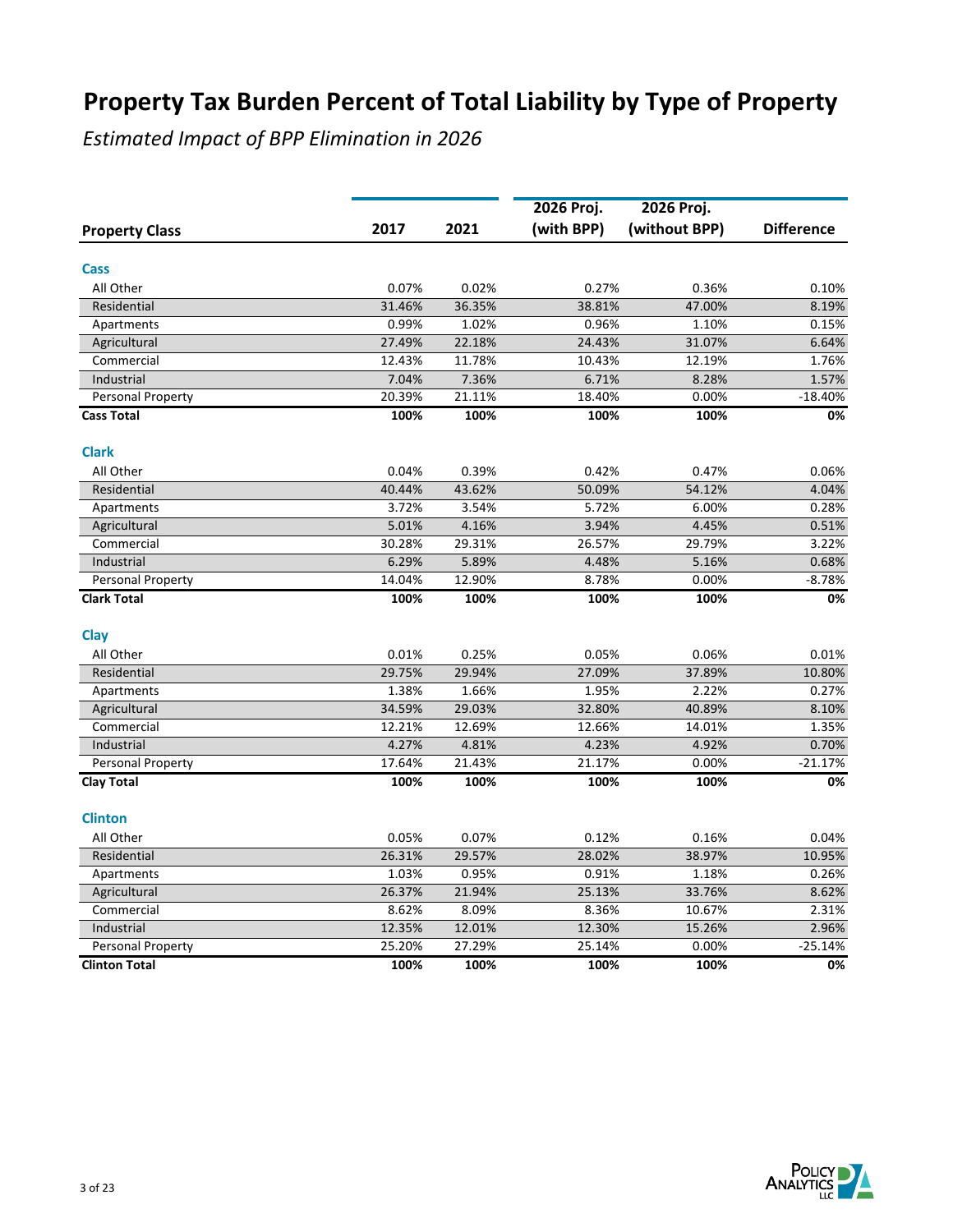|                          |        |        | 2026 Proj. | 2026 Proj.    |                   |
|--------------------------|--------|--------|------------|---------------|-------------------|
| <b>Property Class</b>    | 2017   | 2021   | (with BPP) | (without BPP) | <b>Difference</b> |
| <b>Crawford</b>          |        |        |            |               |                   |
| All Other                | 0.02%  | 0.09%  | 0.07%      | 0.08%         | 0.01%             |
| Residential              | 32.94% | 37.28% | 39.39%     | 48.71%        | 9.32%             |
| Apartments               | 0.18%  | 0.18%  | 0.17%      | 0.20%         | 0.03%             |
| Agricultural             | 33.10% | 28.10% | 30.84%     | 37.51%        | 6.67%             |
| Commercial               | 8.11%  | 8.13%  | 7.07%      | 8.87%         | 1.80%             |
| Industrial               | 4.40%  | 4.30%  | 3.55%      | 4.63%         | 1.09%             |
| Personal Property        | 20.99% | 21.66% | 18.92%     | 0.00%         | $-18.92%$         |
| <b>Crawford Total</b>    | 100%   | 100%   | 100%       | 100%          | 0%                |
| <b>Daviess</b>           |        |        |            |               |                   |
| All Other                | 0.14%  | 0.09%  | 0.36%      | 0.42%         | 0.06%             |
| Residential              | 28.88% | 33.24% | 37.70%     | 44.09%        | 6.40%             |
| Apartments               | 0.82%  | 0.73%  | 0.74%      | 0.81%         | 0.07%             |
| Agricultural             | 36.01% | 31.41% | 32.19%     | 39.54%        | 7.35%             |
| Commercial               | 11.98% | 11.39% | 10.22%     | 11.80%        | 1.57%             |
| Industrial               | 3.21%  | 3.42%  | 2.82%      | 3.34%         | 0.52%             |
| <b>Personal Property</b> | 18.53% | 19.27% | 15.72%     | 0.00%         | $-15.72%$         |
| <b>Daviess Total</b>     | 100%   | 100%   | 100%       | 100%          | 0%                |
| <b>Dearborn</b>          |        |        |            |               |                   |
| All Other                | 0.03%  | 0.18%  | 0.17%      | 0.21%         | 0.04%             |
| Residential              | 46.47% | 47.69% | 46.48%     | 58.50%        | 12.02%            |
| Apartments               | 1.63%  | 1.31%  | 1.23%      | 1.50%         | 0.27%             |
| Agricultural             | 13.57% | 12.56% | 13.26%     | 16.69%        | 3.43%             |
| Commercial               | 17.57% | 15.30% | 15.06%     | 18.50%        | 3.44%             |
| Industrial               | 4.76%  | 4.08%  | 3.70%      | 4.59%         | 0.89%             |
| Personal Property        | 15.88% | 18.81% | 20.10%     | 0.00%         | $-20.10%$         |
| <b>Dearborn Total</b>    | 100%   | 100%   | 100%       | 100%          | 0%                |
| <b>Decatur</b>           |        |        |            |               |                   |
| All Other                | 0.03%  | 0.01%  | 0.02%      | 0.02%         | 0.00%             |
| Residential              | 28.46% | 31.56% | 37.23%     | 45.62%        | 8.39%             |
| Apartments               | 2.12%  | 1.98%  | 2.13%      | 2.44%         | 0.31%             |
| Agricultural             | 21.30% | 17.31% | 18.23%     | 23.21%        | 4.97%             |
| Commercial               | 11.94% | 10.80% | 10.46%     | 13.95%        | 3.49%             |
| Industrial               | 12.50% | 12.70% | 10.96%     | 14.76%        | 3.80%             |
| Personal Property        | 23.54% | 25.57% | 20.97%     | 0.00%         | $-20.97%$         |
| <b>Decatur Total</b>     | 100%   | 100%   | 100%       | 100%          | 0%                |

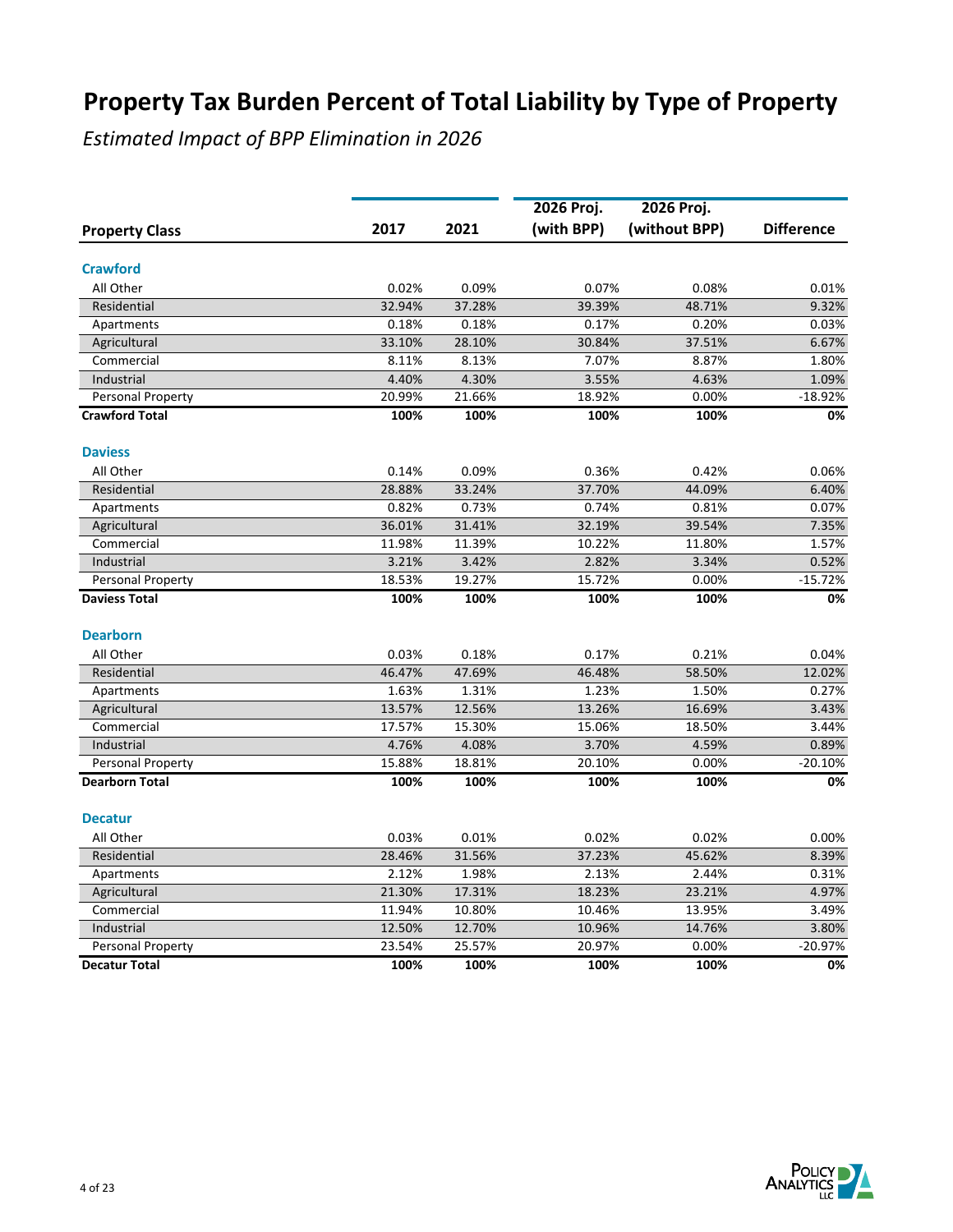|                            |                 |                 | 2026 Proj.      | 2026 Proj.      |                   |
|----------------------------|-----------------|-----------------|-----------------|-----------------|-------------------|
| <b>Property Class</b>      | 2017            | 2021            | (with BPP)      | (without BPP)   | <b>Difference</b> |
|                            |                 |                 |                 |                 |                   |
| <b>DeKalb</b>              |                 |                 |                 |                 |                   |
| All Other                  | 0.05%           | 0.01%           | 0.03%           | 0.04%           | 0.01%             |
| Residential                | 29.27%<br>1.72% | 33.27%<br>1.42% | 33.90%<br>1.60% | 49.70%<br>2.00% | 15.80%<br>0.39%   |
| Apartments                 | 13.12%          | 9.49%           | 10.57%          | 15.20%          | 4.63%             |
| Agricultural<br>Commercial | 14.35%          | 13.88%          | 13.23%          | 16.60%          | 3.37%             |
| Industrial                 | 12.73%          | 12.16%          | 12.06%          | 16.47%          | 4.41%             |
| Personal Property          | 28.43%          | 29.36%          | 28.61%          | 0.00%           | $-28.61%$         |
| <b>DeKalb Total</b>        | 100%            | 100%            | 100%            | 100%            | 0%                |
|                            |                 |                 |                 |                 |                   |
| <b>Delaware</b>            |                 |                 |                 |                 |                   |
| All Other                  | 0.12%           | 0.09%           | 0.14%           | 0.16%           | 0.02%             |
| Residential                | 40.24%          | 42.79%          | 48.74%          | 57.58%          | 8.84%             |
| Apartments                 | 4.95%           | 4.41%           | 4.61%           | 5.24%           | 0.63%             |
| Agricultural               | 9.03%           | 6.75%           | 6.99%           | 8.75%           | 1.76%             |
| Commercial                 | 26.76%          | 24.21%          | 20.75%          | 23.81%          | 3.06%             |
| Industrial                 | 4.34%           | 4.67%           | 3.82%           | 4.46%           | 0.64%             |
| Personal Property          | 14.34%          | 16.77%          | 14.95%          | 0.00%           | $-14.95%$         |
| <b>Delaware Total</b>      | 100%            | 100%            | 100%            | 100%            | 0%                |
| <b>Dubois</b>              |                 |                 |                 |                 |                   |
| All Other                  | 0.03%           | 0.01%           | 0.02%           | 0.03%           | 0.00%             |
| Residential                | 42.74%          | 44.80%          | 48.05%          | 55.08%          | 7.03%             |
| Apartments                 | 1.51%           | 1.56%           | 1.81%           | 1.99%           | 0.18%             |
| Agricultural               | 13.75%          | 10.70%          | 11.30%          | 13.75%          | 2.45%             |
| Commercial                 | 15.32%          | 15.02%          | 13.89%          | 16.70%          | 2.80%             |
| Industrial                 | 10.95%          | 11.09%          | 10.27%          | 12.46%          | 2.19%             |
| <b>Personal Property</b>   | 15.61%          | 16.70%          | 14.65%          | 0.00%           | $-14.65%$         |
| <b>Dubois Total</b>        | 100%            | 100%            | 100%            | 100%            | 0%                |
| <b>Elkhart</b>             |                 |                 |                 |                 |                   |
| All Other                  | 0.44%           | 0.09%           | 0.21%           | 0.24%           | 0.03%             |
| Residential                | 38.77%          | 39.78%          | 45.70%          | 52.25%          | 6.55%             |
| Apartments                 | 3.23%           | 2.90%           | 3.23%           | 3.55%           | 0.32%             |
| Agricultural               | 4.87%           | 3.53%           | 3.68%           | 4.34%           | 0.66%             |
| Commercial                 | 15.48%          | 13.63%          | 12.38%          | 14.06%          | 1.68%             |
| Industrial                 | 20.89%          | 24.37%          | 22.22%          | 25.55%          | 3.33%             |
| Personal Property          | 15.54%          | 14.60%          | 12.58%          | 0.00%           | $-12.58%$         |
| <b>Elkhart Total</b>       | 100%            | 100%            | 100%            | 100%            | 0%                |

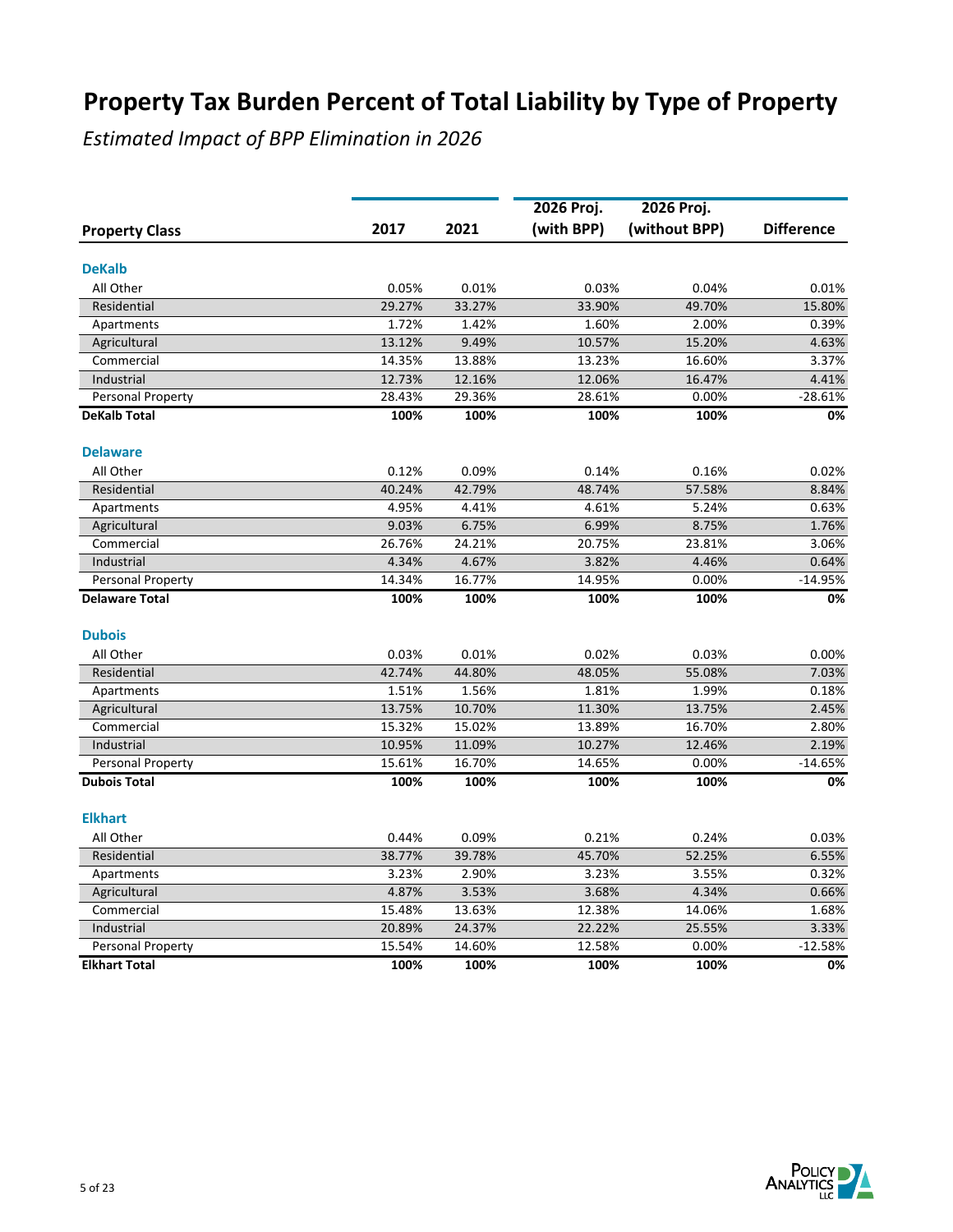|                          |        |        | 2026 Proj. | 2026 Proj.    |                   |
|--------------------------|--------|--------|------------|---------------|-------------------|
| <b>Property Class</b>    | 2017   | 2021   | (with BPP) | (without BPP) | <b>Difference</b> |
| <b>Fayette</b>           |        |        |            |               |                   |
| All Other                | 0.10%  | 0.14%  | 0.37%      | 0.43%         | 0.06%             |
| Residential              | 32.44% | 38.42% | 43.08%     | 49.63%        | 6.54%             |
| Apartments               | 2.37%  | 2.31%  | 2.31%      | 2.57%         | 0.26%             |
| Agricultural             | 28.36% | 22.08% | 23.30%     | 26.64%        | 3.34%             |
| Commercial               | 15.90% | 15.15% | 13.40%     | 14.95%        | 1.55%             |
| Industrial               | 6.03%  | 5.93%  | 5.16%      | 5.78%         | 0.62%             |
| Personal Property        | 14.60% | 15.54% | 12.38%     | 0.00%         | $-12.38%$         |
| <b>Favette Total</b>     | 100%   | 100%   | 100%       | 100%          | 0%                |
| <b>Floyd</b>             |        |        |            |               |                   |
| All Other                | 0.18%  | 0.54%  | 0.50%      | 0.55%         | 0.05%             |
| Residential              | 56.54% | 59.82% | 62.15%     | 68.81%        | 6.66%             |
| Apartments               | 3.71%  | 3.89%  | 3.47%      | 3.68%         | 0.20%             |
| Agricultural             | 2.79%  | 2.97%  | 3.30%      | 3.72%         | 0.42%             |
| Commercial               | 17.44% | 15.87% | 14.97%     | 16.84%        | 1.87%             |
| Industrial               | 7.00%  | 6.07%  | 5.63%      | 6.40%         | 0.76%             |
| <b>Personal Property</b> | 12.25% | 10.77% | 9.97%      | 0.00%         | $-9.97%$          |
| <b>Floyd Total</b>       | 100%   | 100%   | 100%       | 100%          | 0%                |
| <b>Fountain</b>          |        |        |            |               |                   |
| All Other                | 0.16%  | 0.31%  | 0.35%      | 0.40%         | 0.05%             |
| Residential              | 30.48% | 35.50% | 42.80%     | 49.15%        | 6.34%             |
| Apartments               | 0.65%  | 0.51%  | 0.54%      | 0.58%         | 0.04%             |
| Agricultural             | 41.96% | 33.03% | 32.81%     | 38.84%        | 6.03%             |
| Commercial               | 6.68%  | 7.46%  | 6.04%      | 7.20%         | 1.16%             |
| Industrial               | 3.53%  | 3.77%  | 3.09%      | 3.84%         | 0.75%             |
| Personal Property        | 16.21% | 18.95% | 14.37%     | 0.00%         | $-14.37%$         |
| <b>Fountain Total</b>    | 100%   | 100%   | 100%       | 100%          | 0%                |
| <b>Franklin</b>          |        |        |            |               |                   |
| All Other                | 0.09%  | 0.18%  | 0.21%      | 0.23%         | 0.02%             |
| Residential              | 38.09% | 42.85% | 44.90%     | 48.61%        | 3.71%             |
| Apartments               | 0.74%  | 0.65%  | 0.86%      | 0.90%         | 0.04%             |
| Agricultural             | 39.49% | 35.45% | 36.39%     | 40.23%        | 3.85%             |
| Commercial               | 10.18% | 8.92%  | 7.97%      | 8.83%         | 0.85%             |
| Industrial               | 1.08%  | 1.26%  | 1.07%      | 1.19%         | 0.12%             |
| Personal Property        | 10.20% | 10.58% | 8.59%      | 0.00%         | $-8.59%$          |
| <b>Franklin Total</b>    | 100%   | 100%   | 100%       | 100%          | 0%                |

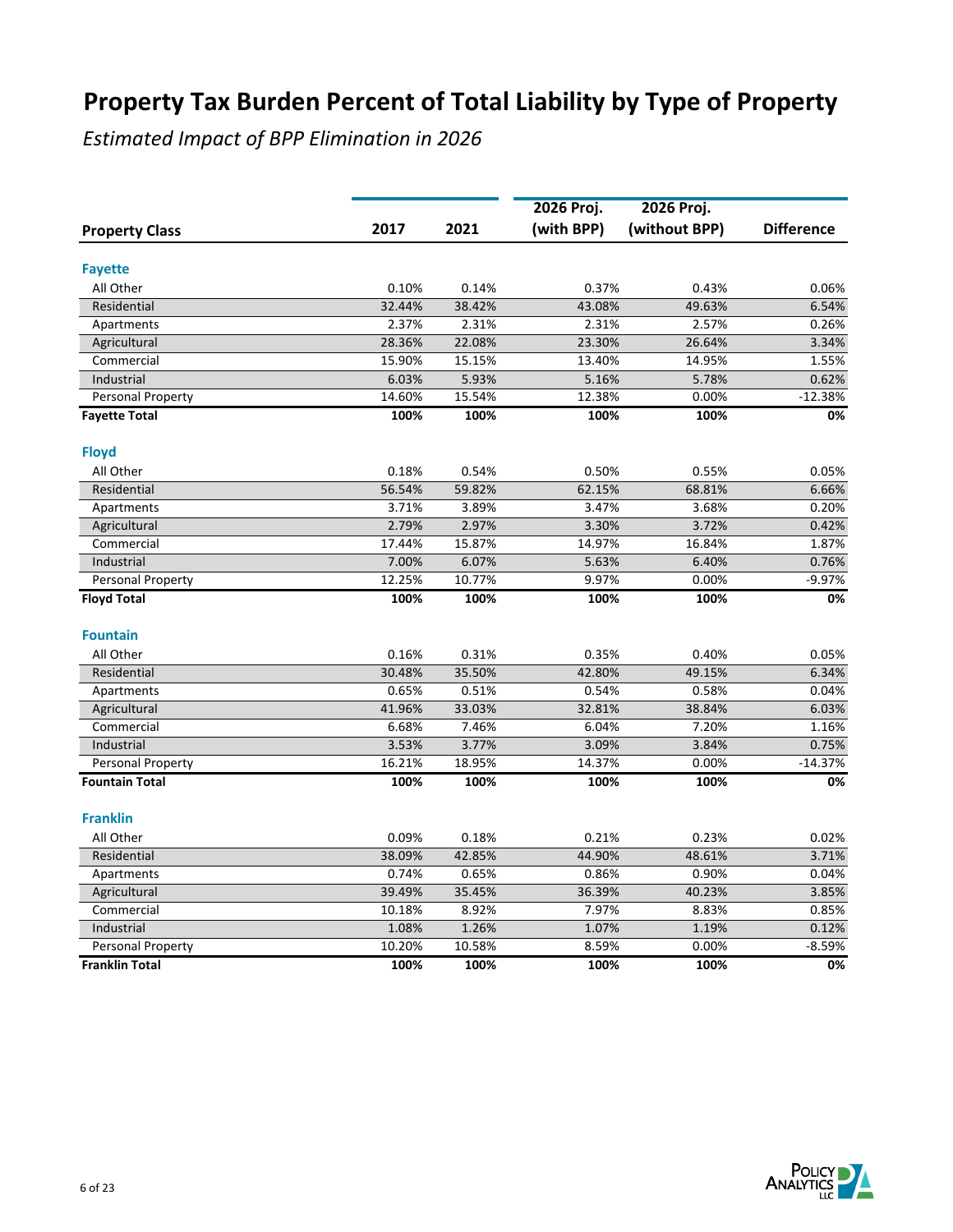|                       |        |        | 2026 Proj. | 2026 Proj.    |                   |
|-----------------------|--------|--------|------------|---------------|-------------------|
| <b>Property Class</b> | 2017   | 2021   | (with BPP) | (without BPP) | <b>Difference</b> |
| <b>Fulton</b>         |        |        |            |               |                   |
| All Other             | 0.01%  | 0.04%  | 0.09%      | 0.11%         | 0.02%             |
| Residential           | 34.44% | 40.59% | 45.91%     | 51.92%        | 6.01%             |
| Apartments            | 1.07%  | 1.45%  | 1.60%      | 1.70%         | 0.09%             |
| Agricultural          | 33.63% | 26.71% | 27.59%     | 32.59%        | 5.00%             |
| Commercial            | 10.56% | 9.99%  | 8.17%      | 9.69%         | 1.52%             |
| Industrial            | 4.89%  | 4.80%  | 3.40%      | 4.00%         | 0.60%             |
| Personal Property     | 15.17% | 15.96% | 13.24%     | 0.00%         | $-13.24%$         |
| <b>Fulton Total</b>   | 100%   | 100%   | 100%       | 100%          | 0%                |
| <b>Gibson</b>         |        |        |            |               |                   |
| All Other             | 0.01%  | 0.01%  | 0.02%      | 0.03%         | 0.01%             |
| Residential           | 20.38% | 22.87% | 25.93%     | 42.62%        | 16.68%            |
| Apartments            | 0.72%  | 0.68%  | 0.81%      | 1.32%         | 0.51%             |
| Agricultural          | 16.61% | 12.68% | 15.06%     | 25.87%        | 10.81%            |
| Commercial            | 6.59%  | 6.37%  | 5.76%      | 9.68%         | 3.93%             |
| Industrial            | 12.62% | 12.12% | 10.78%     | 20.48%        | 9.70%             |
| Personal Property     | 42.24% | 44.44% | 41.10%     | 0.00%         | $-41.10%$         |
| <b>Gibson Total</b>   | 100%   | 100%%  | 100%       | 100%          | 0%                |
| Grant                 |        |        |            |               |                   |
| All Other             | 0.41%  | 0.39%  | 0.37%      | 0.45%         | 0.08%             |
| Residential           | 26.22% | 29.71% | 29.55%     | 43.27%        | 13.72%            |
| Apartments            | 1.44%  | 1.50%  | 1.61%      | 1.99%         | 0.38%             |
| Agricultural          | 13.88% | 10.37% | 12.68%     | 17.45%        | 4.77%             |
| Commercial            | 24.92% | 23.80% | 22.63%     | 27.73%        | 5.09%             |
| Industrial            | 7.94%  | 7.79%  | 7.33%      | 9.12%         | 1.79%             |
| Personal Property     | 25.01% | 26.15% | 25.83%     | 0.00%         | $-25.83%$         |
| <b>Grant Total</b>    | 100%   | 100%   | 100%       | 100%          | 0%                |
| <b>Greene</b>         |        |        |            |               |                   |
| All Other             | 0.14%  | 0.15%  | 0.09%      | 0.10%         | 0.01%             |
| Residential           | 32.72% | 35.80% | 35.41%     | 41.54%        | 6.13%             |
| Apartments            | 0.82%  | 0.65%  | 0.66%      | 0.75%         | 0.08%             |
| Agricultural          | 37.92% | 33.35% | 36.87%     | 44.33%        | 7.45%             |
| Commercial            | 9.65%  | 9.36%  | 8.34%      | 9.81%         | 1.47%             |
| Industrial            | 3.23%  | 3.12%  | 2.74%      | 3.47%         | 0.73%             |
| Personal Property     | 14.53% | 16.44% | 15.69%     | 0.00%         | $-15.69%$         |
| <b>Greene Total</b>   | 100%   | 100%   | 100%       | 100%          | 0%                |

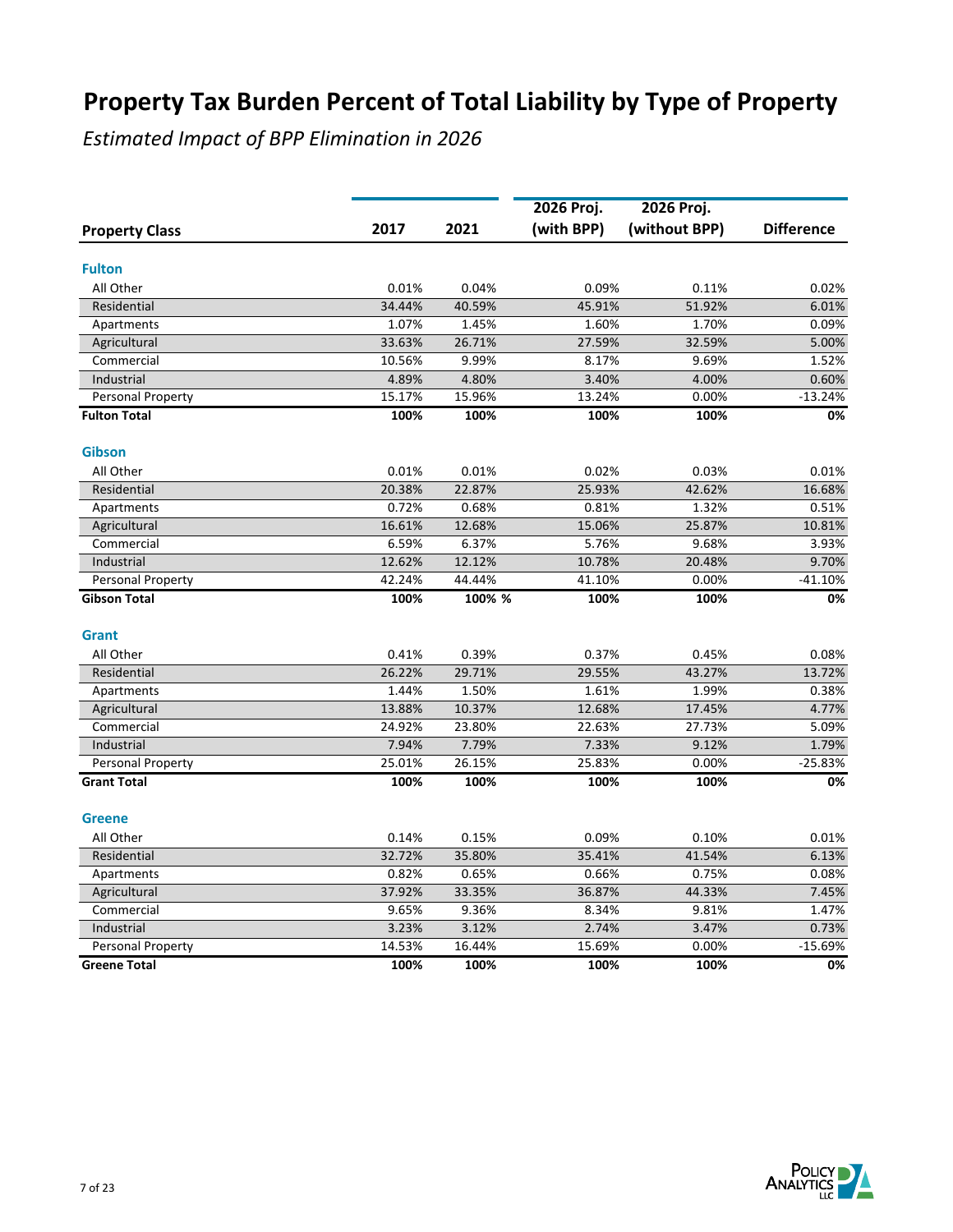|                          |        |        | 2026 Proj. | 2026 Proj.    |                   |
|--------------------------|--------|--------|------------|---------------|-------------------|
| <b>Property Class</b>    | 2017   | 2021   | (with BPP) | (without BPP) | <b>Difference</b> |
| <b>Hamilton</b>          |        |        |            |               |                   |
| All Other                | 0.06%  | 0.07%  | 0.06%      | 0.07%         | 0.00%             |
| Residential              | 62.25% | 64.59% | 70.67%     | 73.69%        | 3.02%             |
| Apartments               | 5.21%  | 6.39%  | 6.51%      | 6.89%         | 0.37%             |
| Agricultural             | 1.73%  | 1.11%  | 1.13%      | 1.21%         | 0.07%             |
| Commercial               | 22.26% | 20.15% | 15.72%     | 16.64%        | 0.92%             |
| Industrial               | 1.92%  | 1.87%  | 1.42%      | 1.51%         | 0.09%             |
| Personal Property        | 6.51%  | 5.77%  | 4.47%      | 0.00%         | $-4.47%$          |
| <b>Hamilton Total</b>    | 100%   | 100%   | 100%       | 100%          | 0%                |
| <b>Hancock</b>           |        |        |            |               |                   |
| All Other                | 0.06%  | 0.08%  | 0.20%      | 0.21%         | 0.01%             |
| Residential              | 53.04% | 53.95% | 57.41%     | 62.57%        | 5.16%             |
| Apartments               | 2.68%  | 2.56%  | 2.43%      | 2.68%         | 0.25%             |
| Agricultural             | 11.30% | 7.56%  | 8.03%      | 8.93%         | 0.91%             |
| Commercial               | 12.52% | 13.74% | 13.51%     | 15.14%        | 1.63%             |
| Industrial               | 8.81%  | 10.48% | 9.17%      | 10.47%        | 1.30%             |
| Personal Property        | 11.55% | 11.58% | 9.26%      | 0.00%         | $-9.26%$          |
| <b>Hancock Total</b>     | 100%   | 100%   | 100%       | 100%          | 0%                |
| <b>Harrison</b>          |        |        |            |               |                   |
| All Other                | 0.11%  | 0.11%  | 0.11%      | 0.12%         | 0.01%             |
| Residential              | 38.52% | 40.97% | 45.57%     | 49.33%        | 3.76%             |
| Apartments               | 0.95%  | 0.84%  | 0.79%      | 0.86%         | 0.07%             |
| Agricultural             | 30.18% | 26.50% | 28.15%     | 30.52%        | 2.37%             |
| Commercial               | 17.14% | 17.51% | 15.45%     | 16.90%        | 1.44%             |
| Industrial               | 2.42%  | 2.58%  | 2.08%      | 2.27%         | 0.19%             |
| Personal Property        | 10.37% | 11.15% | 7.79%      | 0.00%         | $-7.79%$          |
| <b>Harrison Total</b>    | 100%   | 100%   | 100%       | 100%          | 0%                |
| <b>Hendricks</b>         |        |        |            |               |                   |
| All Other                | 0.02%  | 0.07%  | 0.18%      | 0.20%         | 0.02%             |
| Residential              | 47.93% | 50.21% | 52.68%     | 56.21%        | 3.53%             |
| Apartments               | 3.48%  | 5.26%  | 7.07%      | 7.50%         | 0.44%             |
| Agricultural             | 5.03%  | 3.25%  | 3.10%      | 3.36%         | 0.26%             |
| Commercial               | 16.41% | 13.84% | 13.36%     | 14.61%        | 1.26%             |
| Industrial               | 16.79% | 16.51% | 16.20%     | 18.11%        | 1.91%             |
| <b>Personal Property</b> | 10.30% | 10.79% | 7.41%      | 0.00%         | $-7.41%$          |
| <b>Hendricks Total</b>   | 100%   | 100%   | 100%       | 100%          | 0%                |

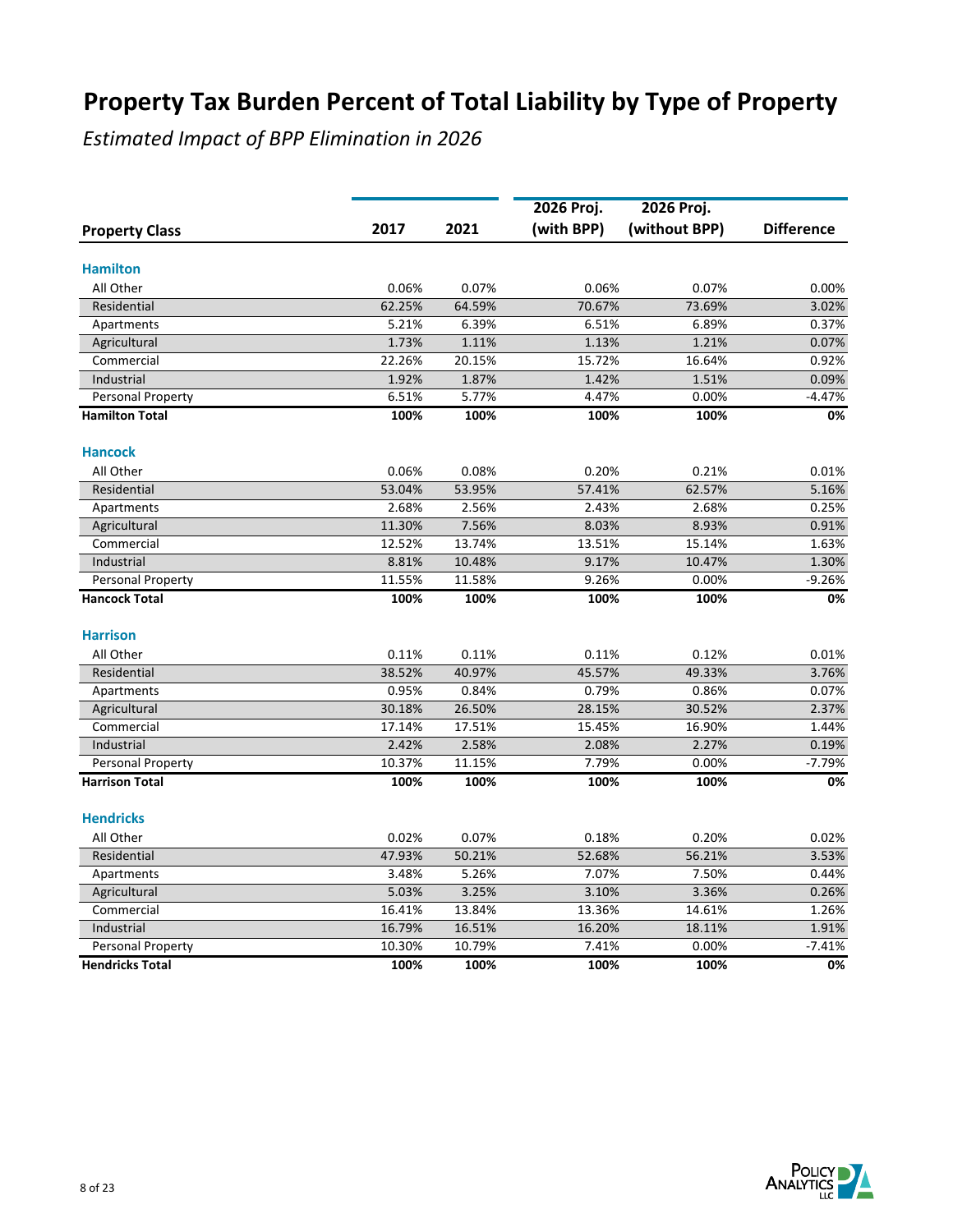|                          |        |        | 2026 Proj. | 2026 Proj.    |                   |
|--------------------------|--------|--------|------------|---------------|-------------------|
| <b>Property Class</b>    | 2017   | 2021   | (with BPP) | (without BPP) | <b>Difference</b> |
|                          |        |        |            |               |                   |
| <b>Henry</b>             |        |        |            |               |                   |
| All Other                | 0.25%  | 0.26%  | 0.28%      | 0.32%         | 0.04%             |
| Residential              | 34.63% | 36.05% | 36.40%     | 43.69%        | 7.29%             |
| Apartments               | 1.57%  | 1.71%  | 1.61%      | 1.85%         | 0.24%             |
| Agricultural             | 28.89% | 22.85% | 25.86%     | 30.59%        | 4.73%             |
| Commercial               | 14.86% | 14.86% | 13.26%     | 15.68%        | 2.41%             |
| Industrial               | 4.42%  | 6.56%  | 6.32%      | 7.88%         | 1.55%             |
| Personal Property        | 15.32% | 17.65% | 16.27%     | 0.00%         | $-16.27%$         |
| <b>Henry Total</b>       | 100%   | 100%   | 100%       | 100%          | 0%                |
| <b>Howard</b>            |        |        |            |               |                   |
| All Other                | 0.12%  | 0.11%  | 0.11%      | 0.15%         | 0.04%             |
| Residential              | 29.27% | 31.77% | 38.98%     | 57.58%        | 18.60%            |
| Apartments               | 2.71%  | 3.52%  | 4.01%      | 5.46%         | 1.45%             |
| Agricultural             | 7.31%  | 4.76%  | 5.42%      | 8.33%         | 2.91%             |
| Commercial               | 17.34% | 15.79% | 14.91%     | 20.38%        | 5.46%             |
| Industrial               | 8.18%  | 6.56%  | 5.92%      | 8.10%         | 2.17%             |
| <b>Personal Property</b> | 34.93% | 37.19% | 30.64%     | 0.00%         | $-30.64%$         |
| <b>Howard Total</b>      | 100%   | 100%   | 100%       | 100%          | 0%                |
| <b>Huntington</b>        |        |        |            |               |                   |
| All Other                | 0.51%  | 0.41%  | 0.42%      | 0.47%         | 0.05%             |
| Residential              | 37.04% | 40.93% | 47.46%     | 57.87%        | 10.41%            |
| Apartments               | 1.78%  | 1.33%  | 1.45%      | 1.66%         | 0.21%             |
| Agricultural             | 20.59% | 15.33% | 15.65%     | 20.76%        | 5.11%             |
| Commercial               | 13.50% | 11.77% | 9.91%      | 11.52%        | 1.61%             |
| Industrial               | 8.79%  | 7.77%  | 6.45%      | 7.72%         | 1.27%             |
| Personal Property        | 17.59% | 22.28% | 18.66%     | 0.00%         | $-18.66%$         |
| <b>Huntington Total</b>  | 100%   | 100%   | 100%       | 100%          | 0%                |
| <b>Jackson</b>           |        |        |            |               |                   |
| All Other                | 0.02%  | 0.01%  | 0.05%      | 0.07%         | 0.02%             |
| Residential              | 27.12% | 27.37% | 29.92%     | 42.05%        | 12.13%            |
| Apartments               | 3.34%  | 2.86%  | 2.77%      | 3.46%         | 0.69%             |
| Agricultural             | 17.84% | 13.96% | 15.73%     | 23.14%        | 7.42%             |
| Commercial               | 17.24% | 15.61% | 14.70%     | 19.39%        | 4.69%             |
| Industrial               | 9.13%  | 8.89%  | 8.59%      | 11.89%        | 3.30%             |
| Personal Property        | 24.96% | 31.03% | 28.25%     | 0.00%         | $-28.25%$         |
| <b>Jackson Total</b>     | 100%   | 100%   | 100%       | 100%          | 0%                |
|                          |        |        |            |               |                   |

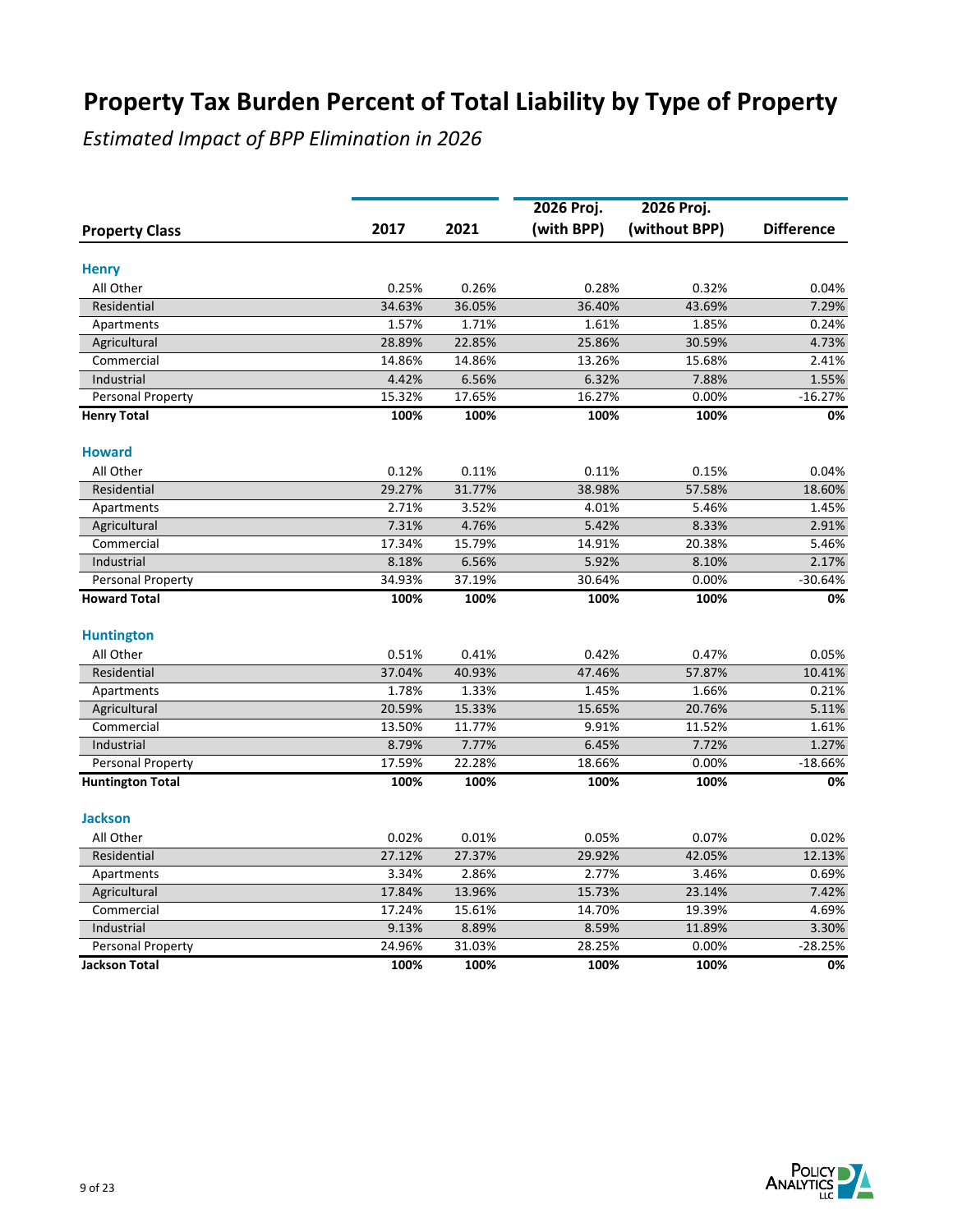|                          |        |        | 2026 Proj. | 2026 Proj.    |                   |
|--------------------------|--------|--------|------------|---------------|-------------------|
| <b>Property Class</b>    | 2017   | 2021   | (with BPP) | (without BPP) | <b>Difference</b> |
|                          |        |        |            |               |                   |
| <b>Jasper</b>            |        |        |            |               |                   |
| All Other                | 0.06%  | 0.07%  | 0.15%      | 0.20%         | 0.05%             |
| Residential              | 37.64% | 40.65% | 43.19%     | 55.98%        | 12.80%            |
| Apartments               | 0.87%  | 0.87%  | 0.92%      | 1.15%         | 0.23%             |
| Agricultural             | 20.58% | 15.18% | 16.83%     | 21.44%        | 4.61%             |
| Commercial               | 9.22%  | 10.90% | 10.21%     | 13.04%        | 2.83%             |
| Industrial               | 7.21%  | 6.94%  | 6.30%      | 8.19%         | 1.89%             |
| Personal Property        | 24.36% | 25.30% | 22.40%     | 0.00%         | $-22.40%$         |
| <b>Jasper Total</b>      | 100%   | 100%   | 100%       | 100%          | 0%                |
| Jay                      |        |        |            |               |                   |
| All Other                | 0.08%  | 0.11%  | 0.18%      | 0.22%         | 0.04%             |
| Residential              | 16.78% | 18.37% | 18.60%     | 30.06%        | 11.46%            |
| Apartments               | 0.89%  | 0.75%  | 0.77%      | 0.94%         | 0.17%             |
| Agricultural             | 37.09% | 31.30% | 33.01%     | 47.58%        | 14.57%            |
| Commercial               | 8.59%  | 7.11%  | 7.01%      | 8.69%         | 1.68%             |
| Industrial               | 9.29%  | 9.86%  | 9.36%      | 12.52%        | 3.16%             |
| Personal Property        | 27.17% | 32.34% | 31.07%     | 0.00%         | $-31.07%$         |
| <b>Jay Total</b>         | 100%   | 100%   | 100%       | 100%          | 0%                |
| <b>Jefferson</b>         |        |        |            |               |                   |
| All Other                | 0.03%  | 0.04%  | 0.08%      | 0.12%         | 0.03%             |
| Residential              | 33.00% | 33.56% | 35.22%     | 48.35%        | 13.13%            |
| Apartments               | 1.85%  | 1.59%  | 1.49%      | 1.93%         | 0.44%             |
| Agricultural             | 17.67% | 14.32% | 16.32%     | 23.00%        | 6.68%             |
| Commercial               | 15.29% | 15.09% | 14.08%     | 19.06%        | 4.98%             |
| Industrial               | 6.07%  | 6.04%  | 5.43%      | 7.54%         | 2.11%             |
| <b>Personal Property</b> | 25.71% | 28.93% | 27.38%     | 0.00%         | $-27.38%$         |
| Jefferson Total          | 100%   | 100%   | 100%       | 100%          | 0%                |
| <b>Jennings</b>          |        |        |            |               |                   |
| All Other                | 0.07%  | 0.08%  | 0.02%      | 0.02%         | 0.01%             |
| Residential              | 33.54% | 36.26% | 38.12%     | 48.96%        | 10.84%            |
| Apartments               | 0.83%  | 1.04%  | 0.97%      | 1.15%         | 0.18%             |
| Agricultural             | 25.63% | 20.71% | 23.08%     | 29.02%        | 5.93%             |
| Commercial               | 9.91%  | 9.96%  | 8.54%      | 10.46%        | 1.92%             |
| Industrial               | 10.57% | 9.81%  | 8.56%      | 10.40%        | 1.84%             |
| Personal Property        | 19.17% | 21.88% | 20.72%     | 0.00%         | $-20.72%$         |
| <b>Jennings Total</b>    | 100%   | 100%   | 100%       | 100%          | 0%                |

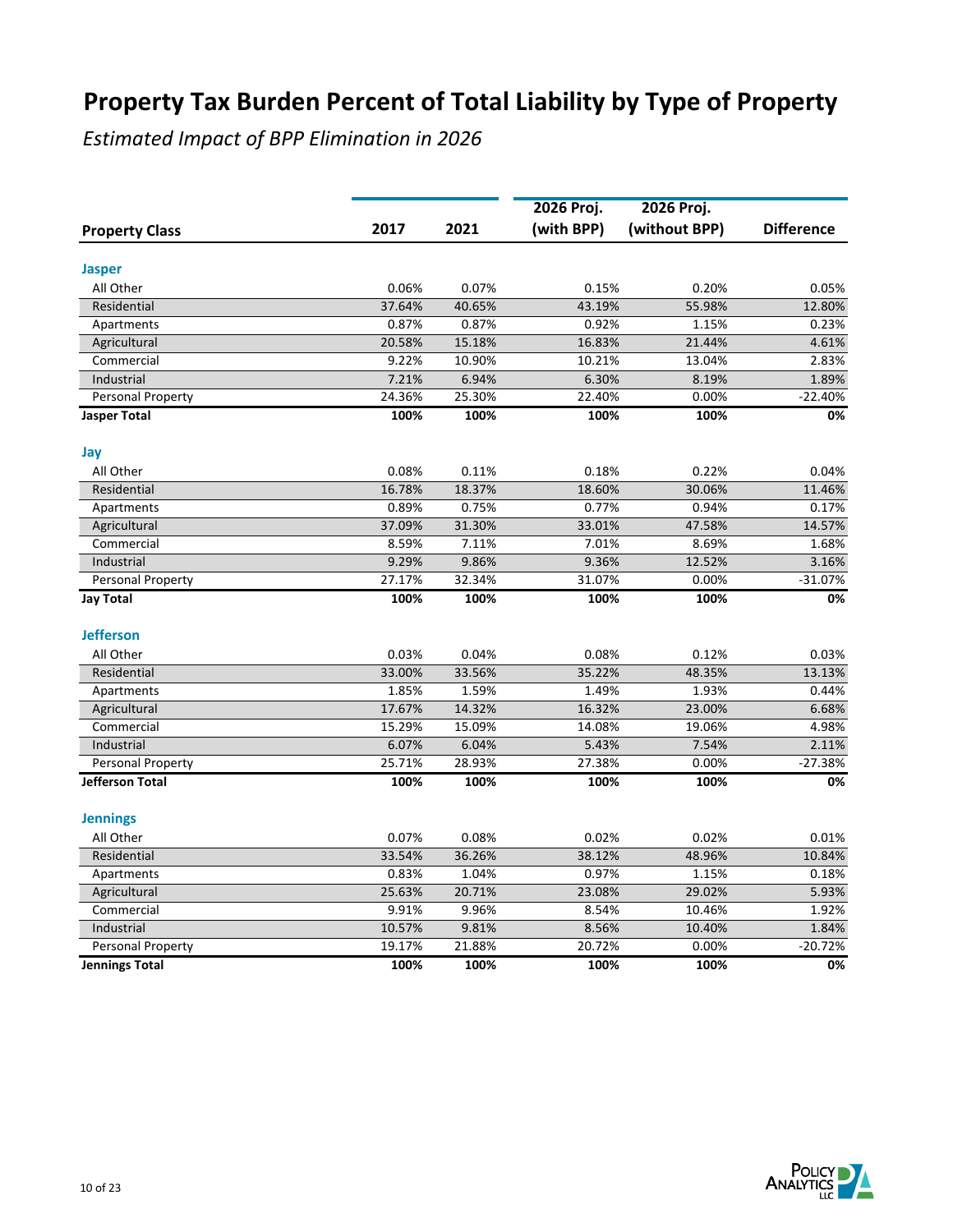|                            |        |                 | 2026 Proj. | 2026 Proj.    |                   |
|----------------------------|--------|-----------------|------------|---------------|-------------------|
| <b>Property Class</b>      | 2017   | 2021            | (with BPP) | (without BPP) | <b>Difference</b> |
| <b>Johnson</b>             |        |                 |            |               |                   |
| All Other                  | 0.03%  | 0.03%           | 0.04%      | 0.05%         | 0.00%             |
| Residential                | 52.89% | 55.35%          | 60.96%     | 65.25%        | 4.29%             |
| Apartments                 | 4.28%  | 4.34%           | 4.62%      | 4.99%         | 0.38%             |
|                            |        |                 |            |               |                   |
| Agricultural<br>Commercial | 5.62%  | 4.52%<br>15.03% | 4.78%      | 5.32%         | 0.54%<br>1.52%    |
|                            | 17.04% |                 | 13.73%     | 15.25%        |                   |
| Industrial                 | 9.08%  | 9.12%<br>11.23% | 8.03%      | 9.13%         | 1.10%<br>$-7.84%$ |
| Personal Property          | 10.85% |                 | 7.84%      | 0.00%         |                   |
| Johnson Total              | 100%   | 100%            | 100%       | 100%          | 0%                |
| <b>Knox</b>                |        |                 |            |               |                   |
| All Other                  | 0.15%  | 0.13%           | 0.77%      | 1.03%         | 0.27%             |
| Residential                | 28.04% | 28.40%          | 31.08%     | 42.01%        | 10.93%            |
| Apartments                 | 2.18%  | 1.84%           | 1.95%      | 2.37%         | 0.42%             |
| Agricultural               | 20.58% | 14.99%          | 17.05%     | 28.05%        | 11.01%            |
| Commercial                 | 16.75% | 15.64%          | 13.26%     | 17.03%        | 3.78%             |
| Industrial                 | 6.49%  | 6.71%           | 6.11%      | 9.49%         | 3.38%             |
| Personal Property          | 25.47% | 32.10%          | 29.62%     | 0.00%         | $-29.62%$         |
| <b>Knox Total</b>          | 100%   | 100%            | 100%       | 100%          | 0%                |
| <b>Kosciusko</b>           |        |                 |            |               |                   |
| All Other                  | 0.02%  | 0.02%           | 0.09%      | 0.11%         | 0.02%             |
| Residential                | 49.04% | 52.55%          | 56.22%     | 64.33%        | 8.10%             |
| Apartments                 | 2.08%  | 1.91%           | 2.07%      | 2.21%         | 0.14%             |
| Agricultural               | 11.46% | 9.18%           | 9.67%      | 11.40%        | 1.74%             |
| Commercial                 | 13.88% | 12.94%          | 11.85%     | 15.12%        | 3.27%             |
| Industrial                 | 6.66%  | 6.02%           | 5.31%      | 6.83%         | 1.52%             |
| Personal Property          | 16.46% | 16.82%          | 14.78%     | 0.00%         | $-14.78%$         |
| <b>Kosciusko Total</b>     | 100%   | 99%             | 100%       | 100%          | 0%                |
|                            |        |                 |            |               |                   |
| <b>LaGrange</b>            |        |                 |            |               |                   |
| All Other                  | 1.15%  | 0.03%           | 0.13%      | 0.14%         | 0.01%             |
| Residential                | 39.81% | 39.08%          | 40.51%     | 44.43%        | 3.91%             |
| Apartments                 | 0.69%  | 0.63%           | 0.61%      | 0.63%         | 0.02%             |
| Agricultural               | 29.59% | 28.60%          | 30.21%     | 33.18%        | 2.97%             |
| Commercial                 | 9.51%  | 9.62%           | 8.99%      | 10.24%        | 1.25%             |
| Industrial                 | 7.75%  | 10.08%          | 9.72%      | 11.39%        | 1.66%             |
| Personal Property          | 11.25% | 11.67%          | 9.83%      | 0.00%         | $-9.83%$          |
| <b>LaGrange Total</b>      | 100%   | 100%            | 100%       | 100%          | 0%                |

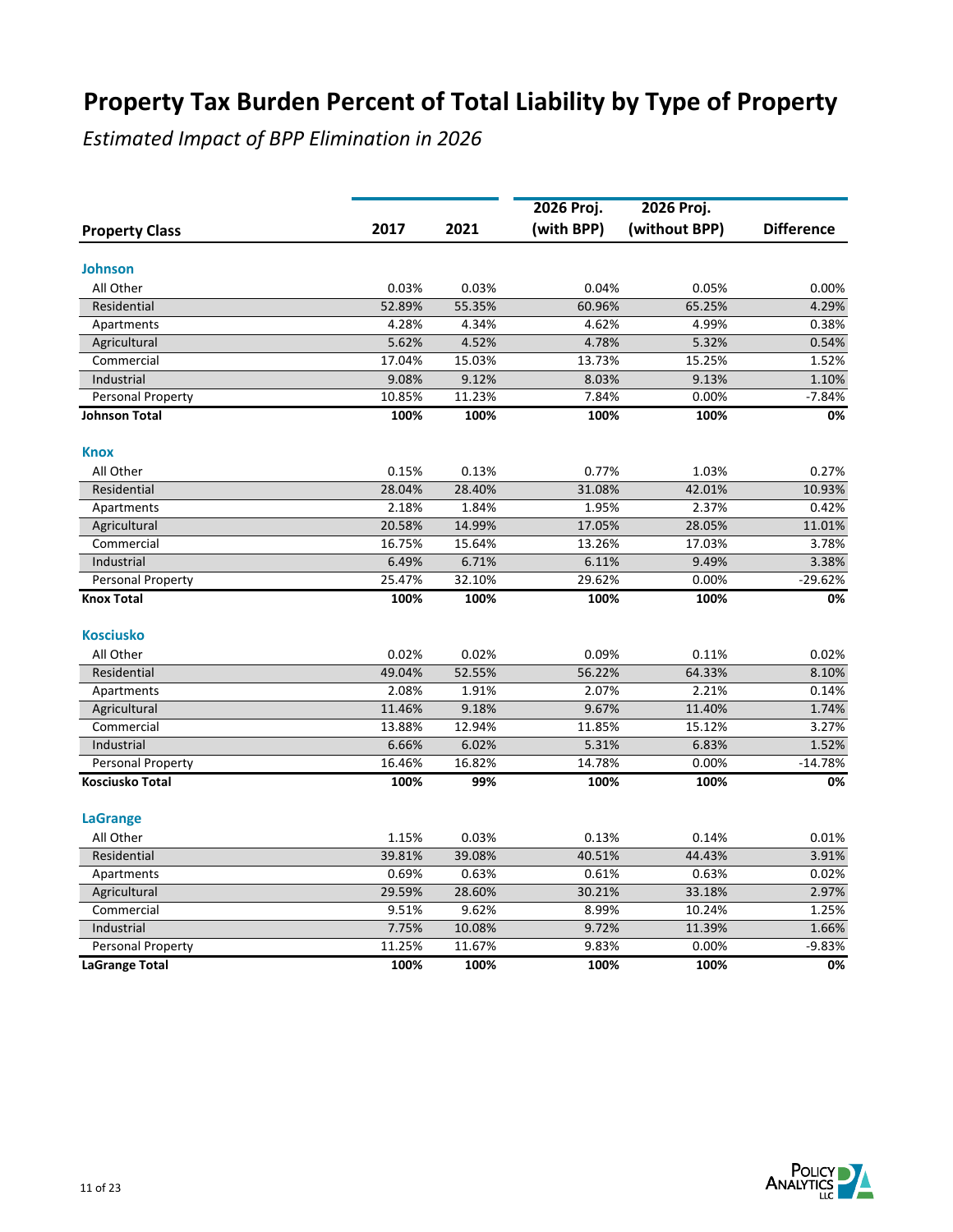|                          |        |                 | 2026 Proj.      | 2026 Proj.    |                   |
|--------------------------|--------|-----------------|-----------------|---------------|-------------------|
| <b>Property Class</b>    | 2017   | 2021            | (with BPP)      | (without BPP) | <b>Difference</b> |
| Lake                     |        |                 |                 |               |                   |
| All Other                | 0.12%  | 0.12%           | 0.14%           | 0.17%         | 0.03%             |
|                          | 46.93% | 48.66%          | 53.66%          |               |                   |
| Residential              |        |                 |                 | 65.24%        | 11.58%            |
| Apartments               | 3.48%  | 3.31%           | 3.63%           | 4.34%         | 0.71%             |
| Agricultural             | 1.10%  | 0.78%<br>18.97% | 0.84%<br>17.34% | 1.07%         | 0.22%<br>4.28%    |
| Commercial<br>Industrial | 19.80% |                 |                 | 21.62%        |                   |
|                          | 6.96%  | 6.80%           | 6.15%           | 7.56%         | 1.41%             |
| Personal Property        | 21.53% | 21.26%          | 18.24%          | 0.00%         | $-18.24%$         |
| <b>Lake Total</b>        | 100%   | 100%            | 100%            | 100%          | 0%                |
| <b>LaPorte</b>           |        |                 |                 |               |                   |
| All Other                | 0.11%  | 0.07%           | 0.11%           | 0.13%         | 0.02%             |
| Residential              | 49.84% | 54.00%          | 55.10%          | 65.37%        | 10.28%            |
| Apartments               | 2.34%  | 2.38%           | 2.52%           | 2.92%         | 0.39%             |
| Agricultural             | 9.04%  | 6.79%           | 7.72%           | 9.37%         | 1.64%             |
| Commercial               | 16.81% | 14.85%          | 13.90%          | 16.37%        | 2.47%             |
| Industrial               | 6.17%  | 5.13%           | 4.82%           | 5.84%         | 1.03%             |
| Personal Property        | 15.45% | 16.55%          | 15.83%          | 0.00%         | $-15.83%$         |
| <b>LaPorte Total</b>     | 100%   | 100%            | 100%            | 100%          | 0%                |
| <b>Lawrence</b>          |        |                 |                 |               |                   |
| All Other                | 0.02%  | 0.07%           | 0.19%           | 0.22%         | 0.03%             |
| Residential              | 37.52% | 39.26%          | 43.22%          | 51.76%        | 8.54%             |
| Apartments               | 1.32%  | 1.14%           | 1.15%           | 1.30%         | 0.15%             |
| Agricultural             | 18.78% | 16.55%          | 17.36%          | 21.94%        | 4.57%             |
| Commercial               | 17.06% | 15.93%          | 15.87%          | 18.03%        | 2.17%             |
| Industrial               | 6.09%  | 6.40%           | 5.76%           | 6.75%         | 0.99%             |
| <b>Personal Property</b> | 18.57% | 20.11%          | 16.45%          | 0.00%         | $-16.45%$         |
| <b>Lawrence Total</b>    | 99.4%  | 99.5%           | 100.0%          | 100.0%        | 0.0%              |
| <b>Madison</b>           |        |                 |                 |               |                   |
|                          |        | 0.28%           | 0.65%           |               |                   |
| All Other                | 0.27%  |                 |                 | 0.79%         | 0.15%             |
| Residential              | 42.71% | 42.01%          | 45.49%          | 54.85%        | 9.36%             |
| Apartments               | 1.70%  | 2.40%           | 2.40%           | 2.83%         | 0.43%             |
| Agricultural             | 12.42% | 9.04%           | 10.58%          | 13.20%        | 2.62%             |
| Commercial               | 18.93% | 18.74%          | 17.22%          | 20.56%        | 3.33%             |
| Industrial               | 6.49%  | 6.93%           | 6.44%           | 7.78%         | 1.34%             |
| Personal Property        | 17.19% | 20.11%          | 17.23%          | 0.00%         | $-17.23%$         |
| <b>Madison Total</b>     | 100%   | 100%            | 100%            | 100%          | 0%                |

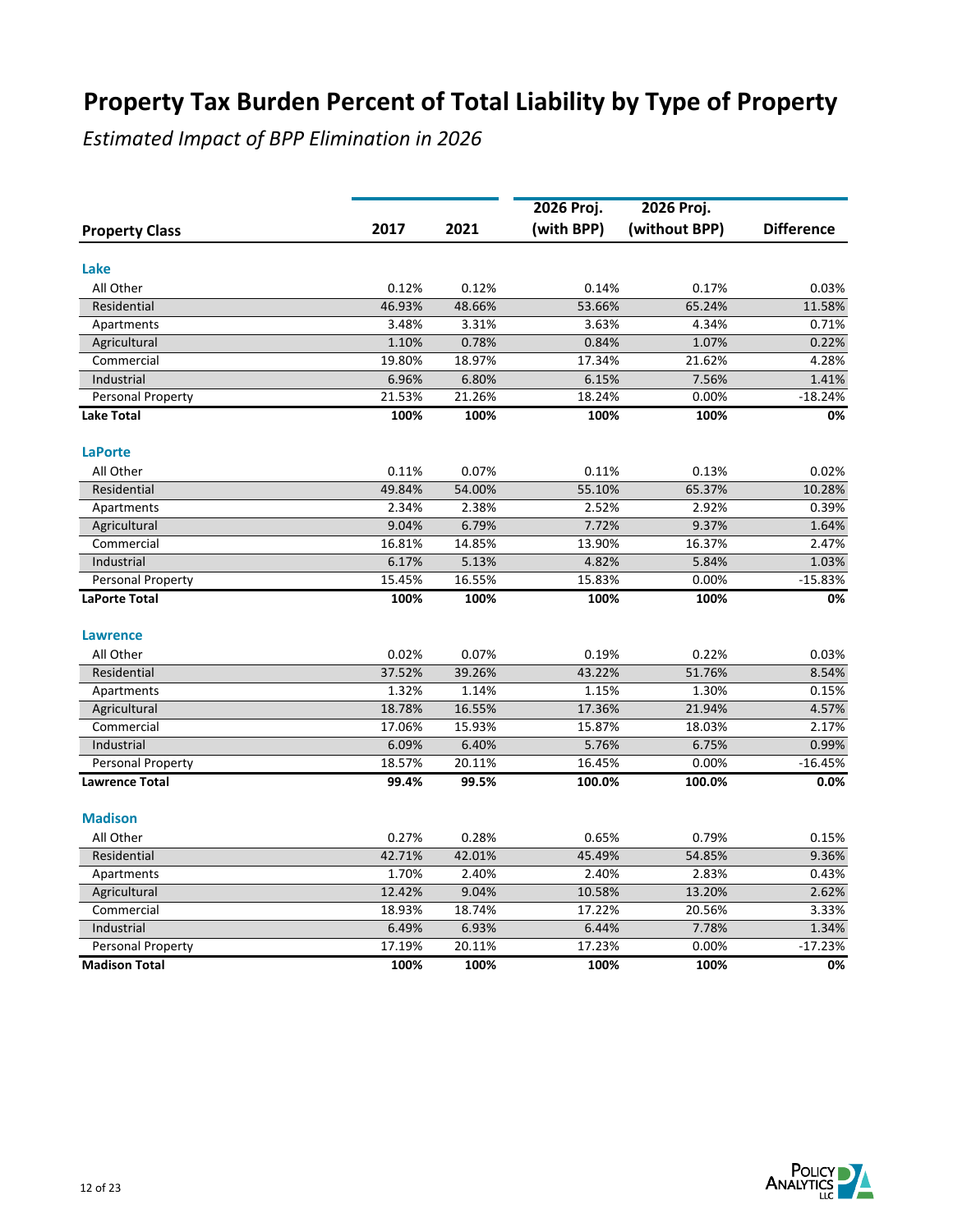|                          |                 |                 | 2026 Proj.      | 2026 Proj.      |                   |
|--------------------------|-----------------|-----------------|-----------------|-----------------|-------------------|
| <b>Property Class</b>    | 2017            | 2021            | (with BPP)      | (without BPP)   | <b>Difference</b> |
|                          |                 |                 |                 |                 |                   |
| <b>Marion</b>            |                 |                 |                 |                 |                   |
| All Other                | 1.27%           | 0.27%           | 0.18%           | 0.21%           | 0.03%             |
| Residential              | 39.79%          | 44.02%          | 53.35%          | 59.73%          | 6.38%             |
| Apartments               | 7.87%           | 8.85%           | 9.59%           | 10.76%          | 1.16%             |
| Agricultural             | 0.17%           | 0.13%           | 0.13%           | 0.15%           | 0.02%             |
| Commercial               | 24.44%<br>8.73% | 22.54%<br>8.23% | 17.56%<br>6.62% | 21.14%<br>8.02% | 3.58%<br>1.39%    |
| Industrial               |                 |                 |                 |                 |                   |
| Personal Property        | 17.65%          | 15.82%          | 12.56%          | 0.00%           | $-12.56%$         |
| <b>Marion Total</b>      | 100%            | 100%            | 100%            | 100%            | 0%                |
| <b>Marshall</b>          |                 |                 |                 |                 |                   |
| All Other                | 0.11%           | 0.04%           | 0.04%           | 0.05%           | 0.01%             |
| Residential              | 42.06%          | 45.18%          | 46.58%          | 54.49%          | 7.91%             |
| Apartments               | 1.10%           | 1.23%           | 1.51%           | 1.66%           | 0.15%             |
| Agricultural             | 16.83%          | 14.77%          | 15.62%          | 19.14%          | 3.52%             |
| Commercial               | 12.77%          | 11.26%          | 11.19%          | 12.67%          | 1.48%             |
| Industrial               | 10.48%          | 9.72%           | 10.05%          | 12.00%          | 1.95%             |
| <b>Personal Property</b> | 16.36%          | 17.39%          | 15.02%          | 0.00%           | $-15.02%$         |
| <b>Marshall Total</b>    | 100%            | 100%            | 100%            | 100%            | 0%                |
| <b>Martin</b>            |                 |                 |                 |                 |                   |
| All Other                | 0.08%           | 0.13%           | 0.09%           | 0.11%           | 0.02%             |
| Residential              | 29.92%          | 34.03%          | 38.16%          | 45.67%          | 7.50%             |
| Apartments               | 0.41%           | 0.17%           | 0.03%           | 0.03%           | 0.00%             |
| Agricultural             | 34.62%          | 27.09%          | 28.83%          | 36.15%          | 7.32%             |
| Commercial               | 11.58%          | 11.10%          | 10.14%          | 11.56%          | 1.42%             |
| Industrial               | 5.46%           | 5.84%           | 5.25%           | 6.48%           | 1.22%             |
| Personal Property        | 17.20%          | 20.90%          | 17.49%          | 0.00%           | $-17.49%$         |
| <b>Martin Total</b>      | 100%            | 100%            | 100%            | 100%            | 0%                |
| <b>Miami</b>             |                 |                 |                 |                 |                   |
| All Other                | 0.01%           | 0.00%           | 0.09%           | 0.10%           | 0.01%             |
| Residential              | 30.88%          | 35.68%          | 33.31%          | 42.38%          | 9.07%             |
| Apartments               | 0.90%           | 0.84%           | 0.83%           | 0.94%           | 0.11%             |
| Agricultural             | 29.90%          | 21.63%          | 26.24%          | 32.48%          | 6.24%             |
| Commercial               | 15.68%          | 14.19%          | 13.28%          | 14.64%          | 1.36%             |
| Industrial               | 5.03%           | 8.43%           | 7.96%           | 9.47%           | 1.51%             |
| Personal Property        | 17.09%          | 18.15%          | 18.30%          | 0.00%           | $-18.30%$         |
| <b>Miami Total</b>       | 100%            | 100%            | 100%            | 100%            | 0%                |
|                          |                 |                 |                 |                 |                   |

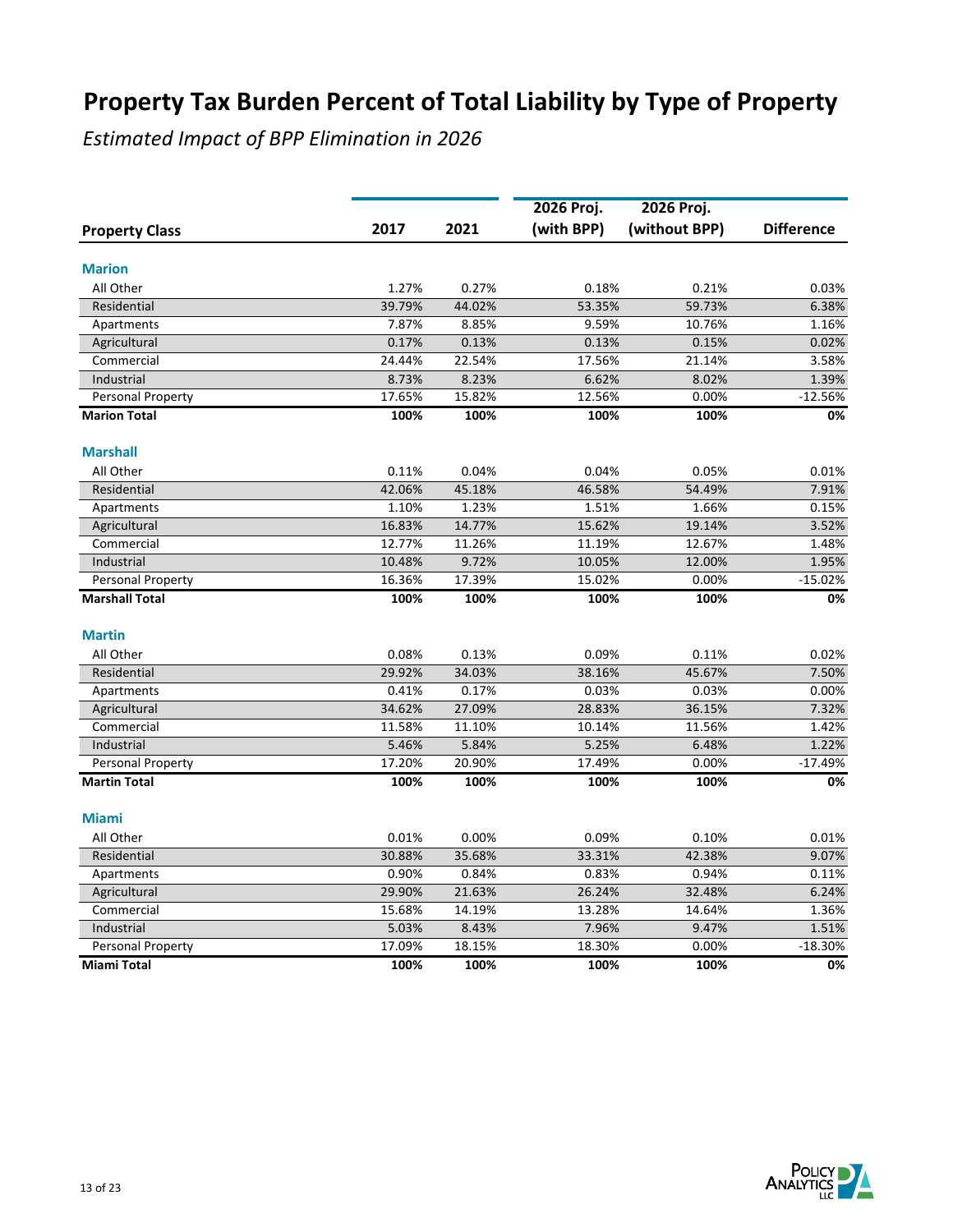|                         |        |        | 2026 Proj. | 2026 Proj.    |                   |
|-------------------------|--------|--------|------------|---------------|-------------------|
| <b>Property Class</b>   | 2017   | 2021   | (with BPP) | (without BPP) | <b>Difference</b> |
| <b>Monroe</b>           |        |        |            |               |                   |
| All Other               | 0.07%  | 0.07%  | 0.08%      | 0.08%         | 0.01%             |
| Residential             | 47.51% | 47.80% | 51.59%     | 54.78%        | 3.19%             |
| Apartments              | 12.62% | 14.04% | 14.10%     | 15.06%        | 0.96%             |
| Agricultural            | 2.26%  | 2.09%  | 2.18%      | 2.36%         | 0.18%             |
| Commercial              | 25.07% | 24.62% | 22.50%     | 24.11%        | 1.61%             |
| Industrial              | 3.82%  | 3.52%  | 3.30%      | 3.60%         | 0.30%             |
| Personal Property       | 8.49%  | 7.60%  | 6.26%      | 0.00%         | $-6.26%$          |
| <b>Monroe Total</b>     | 100%   | 100%   | 100%       | 100%          | 0%                |
| <b>Montgomery</b>       |        |        |            |               |                   |
| All Other               | 0.08%  | 0.01%  | 0.04%      | 0.05%         | 0.01%             |
| Residential             | 18.08% | 30.61% | 35.53%     | 46.64%        | 11.11%            |
| Apartments              | 1.65%  | 1.46%  | 1.43%      | 1.68%         | 0.26%             |
| Agricultural            | 23.89% | 16.32% | 19.19%     | 27.12%        | 7.93%             |
| Commercial              | 15.13% | 13.78% | 12.33%     | 14.49%        | 2.16%             |
| Industrial              | 9.58%  | 8.74%  | 7.73%      | 10.01%        | 2.28%             |
| Personal Property       | 31.41% | 28.88% | 23.75%     | 0.00%         | $-23.75%$         |
| <b>Montgomery Total</b> | 100%   | 100%   | 100%       | 100%          | 0%                |
| <b>Morgan</b>           |        |        |            |               |                   |
| All Other               | 0.20%  | 0.04%  | 0.04%      | 0.05%         | 0.01%             |
| Residential             | 57.09% | 59.51% | 63.87%     | 71.12%        | 7.24%             |
| Apartments              | 1.05%  | 1.95%  | 2.08%      | 2.38%         | 0.29%             |
| Agricultural            | 12.28% | 9.50%  | 10.27%     | 11.16%        | 0.89%             |
| Commercial              | 14.12% | 12.17% | 10.51%     | 11.96%        | 1.46%             |
| Industrial              | 3.23%  | 3.37%  | 2.83%      | 3.33%         | 0.50%             |
| Personal Property       | 11.67% | 13.09% | 10.39%     | 0.00%         | $-10.39%$         |
| <b>Morgan Total</b>     | 100%   | 100%   | 100%       | 100%          | 0%                |
| <b>Newton</b>           |        |        |            |               |                   |
| All Other               | 0.00%  | 0.01%  | 0.03%      | 0.03%         | 0.00%             |
| Residential             | 29.65% | 34.13% | 39.14%     | 43.81%        | 4.67%             |
| Apartments              | 0.30%  | 0.33%  | 0.32%      | 0.35%         | 0.03%             |
| Agricultural            | 42.93% | 30.88% | 33.19%     | 39.01%        | 5.82%             |
| Commercial              | 5.93%  | 7.11%  | 5.78%      | 6.80%         | 1.01%             |
| Industrial              | 6.53%  | 10.33% | 8.40%      | 10.00%        | 1.61%             |
| Personal Property       | 14.46% | 16.97% | 13.14%     | 0.00%         | $-13.14%$         |
| <b>Newton Total</b>     | 100%   | 100%   | 100%       | 100%          | 0%                |

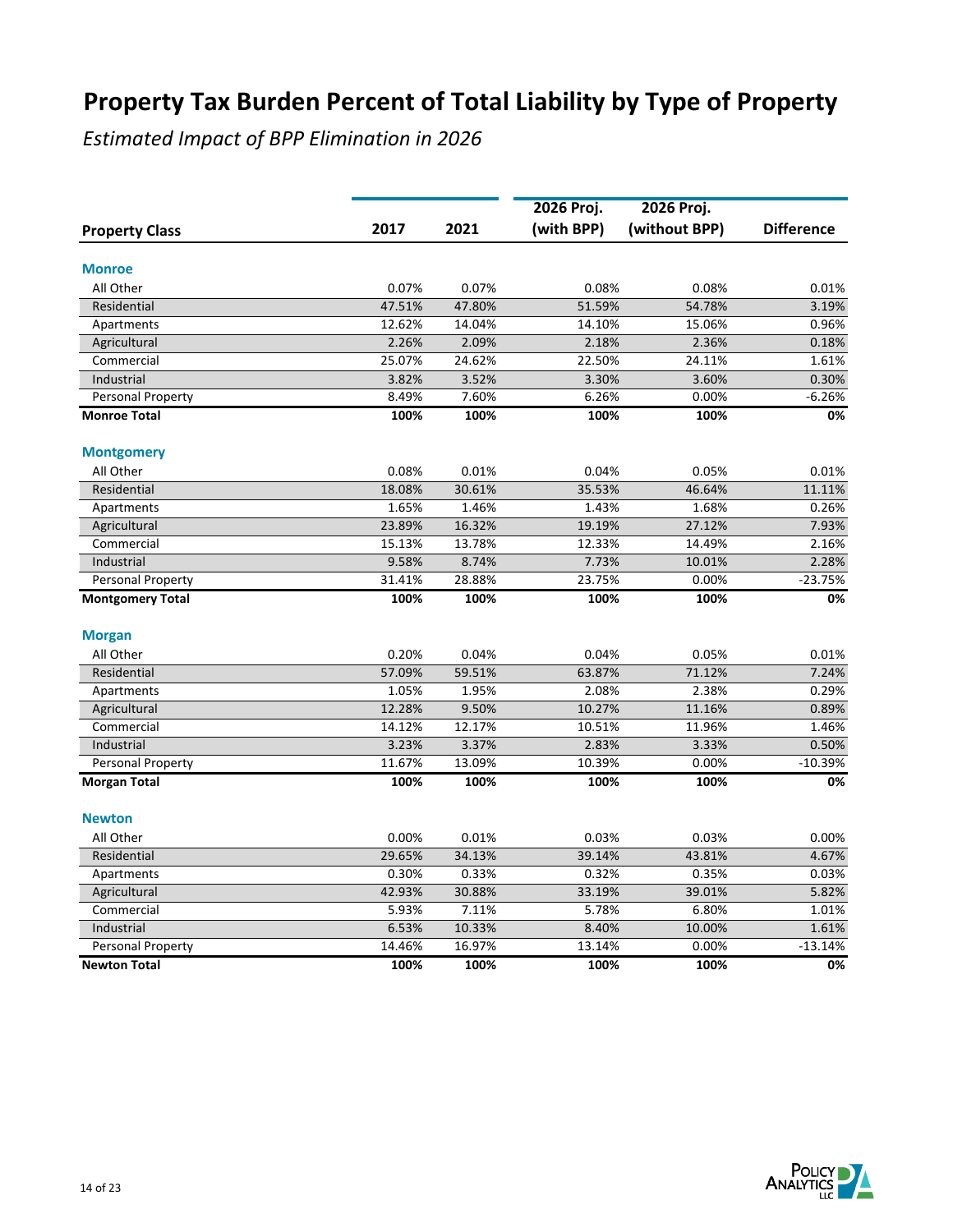|                       |        |        | 2026 Proj. | 2026 Proj.    |                   |
|-----------------------|--------|--------|------------|---------------|-------------------|
| <b>Property Class</b> | 2017   | 2021   | (with BPP) | (without BPP) | <b>Difference</b> |
| <b>Noble</b>          |        |        |            |               |                   |
| All Other             | 0.25%  | 0.08%  | 0.10%      | 0.12%         | 0.02%             |
| Residential           | 35.16% | 39.03% | 46.27%     | 55.63%        | 9.37%             |
| Apartments            | 1.38%  | 1.36%  | 1.46%      | 1.60%         | 0.14%             |
| Agricultural          | 17.91% | 14.33% | 14.80%     | 18.05%        | 3.26%             |
| Commercial            | 11.76% | 10.94% | 10.42%     | 12.87%        | 2.45%             |
| Industrial            | 10.74% | 9.72%  | 9.25%      | 11.72%        | 2.47%             |
| Personal Property     | 22.30% | 24.10% | 17.70%     | 0.00%         | $-17.70%$         |
| <b>Noble Total</b>    | 100%   | 100%   | 100%       | 100%          | 0%                |
| <b>Ohio</b>           |        |        |            |               |                   |
| All Other             | 0.04%  | 0.02%  | 0.02%      | 0.03%         | 0.00%             |
| Residential           | 39.35% | 44.76% | 48.58%     | 51.91%        | 3.34%             |
| Apartments            | 1.66%  | 1.35%  | 1.28%      | 1.37%         | 0.09%             |
| Agricultural          | 33.39% | 28.05% | 29.25%     | 31.16%        | 1.91%             |
| Commercial            | 17.10% | 16.38% | 13.81%     | 14.82%        | 1.01%             |
| Industrial            | 0.65%  | 0.80%  | 0.66%      | 0.71%         | 0.04%             |
| Personal Property     | 7.36%  | 8.20%  | 6.39%      | 0.00%         | $-6.39%$          |
| <b>Ohio Total</b>     | 100%   | 100%   | 100%       | 100%          | 0%                |
| <b>Orange</b>         |        |        |            |               |                   |
| All Other             | 0.07%  | 0.15%  | 0.14%      | 0.16%         | 0.02%             |
| Residential           | 25.52% | 25.87% | 29.00%     | 31.77%        | 2.77%             |
| Apartments            | 2.21%  | 1.62%  | 1.73%      | 1.70%         | $-0.03%$          |
| Agricultural          | 25.36% | 21.22% | 22.88%     | 26.05%        | 3.17%             |
| Commercial            | 24.49% | 30.53% | 28.52%     | 34.54%        | 6.02%             |
| Industrial            | 7.18%  | 5.46%  | 4.98%      | 5.79%         | 0.81%             |
| Personal Property     | 14.60% | 14.68% | 12.76%     | 0.00%         | $-12.76%$         |
| <b>Orange Total</b>   | 100%   | 100%   | 100%       | 100%          | 0%                |
| <b>Owen</b>           |        |        |            |               |                   |
| All Other             | 0.02%  | 0.04%  | 0.04%      | 0.04%         | 0.00%             |
| Residential           | 37.13% | 45.05% | 48.85%     | 53.33%        | 4.48%             |
| Apartments            | 0.86%  | 0.72%  | 0.77%      | 0.81%         | 0.04%             |
| Agricultural          | 38.04% | 32.38% | 33.15%     | 36.44%        | 3.30%             |
| Commercial            | 7.10%  | 7.06%  | 5.87%      | 6.67%         | 0.80%             |
| Industrial            | 3.56%  | 2.89%  | 2.34%      | 2.70%         | 0.36%             |
| Personal Property     | 12.92% | 11.58% | 8.99%      | 0.00%         | $-8.99%$          |
| <b>Owen Total</b>     | 100%   | 100%   | 100%       | 100%          | 0%                |

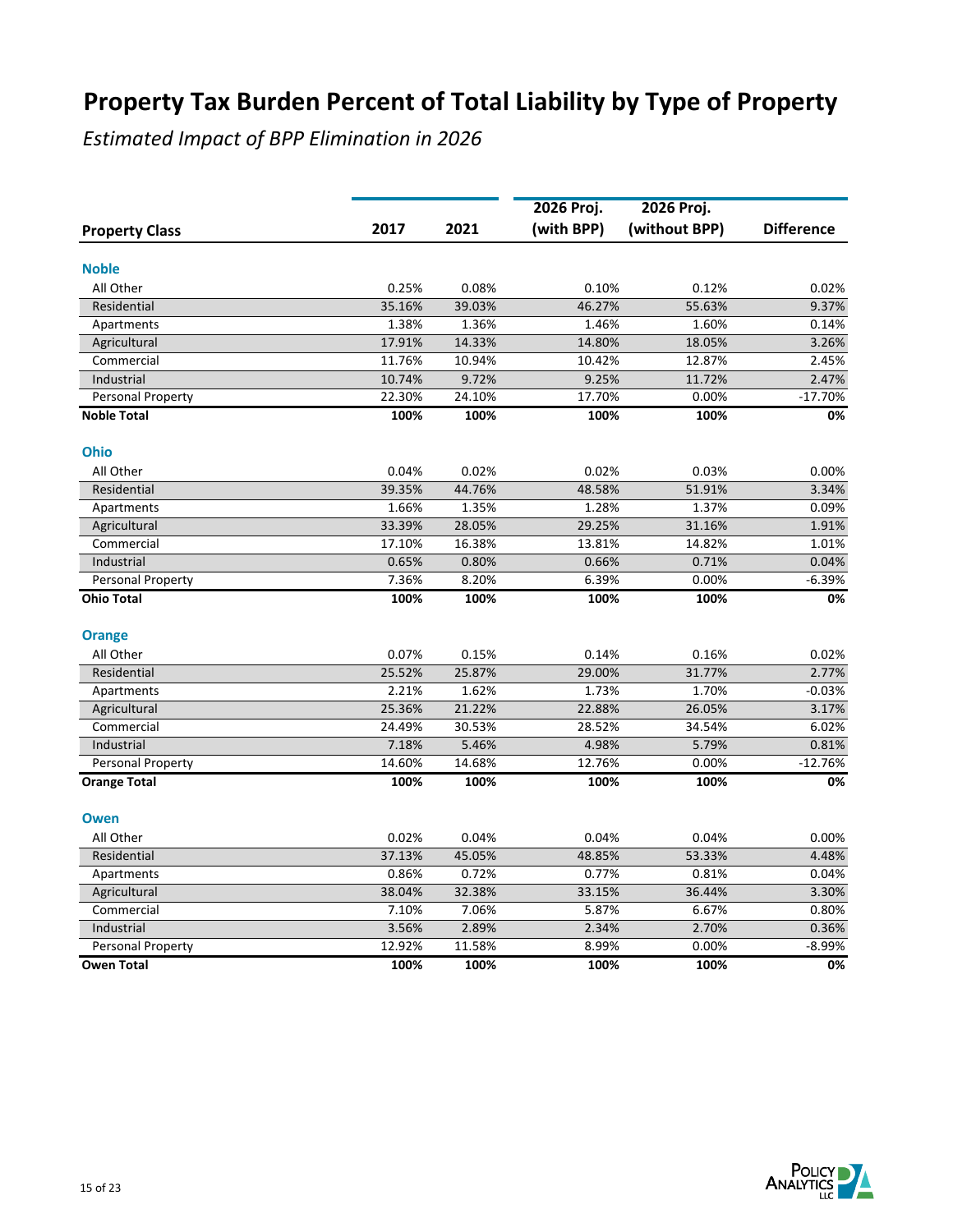|                          |        |        | 2026 Proj. | 2026 Proj.    |                   |  |
|--------------------------|--------|--------|------------|---------------|-------------------|--|
| <b>Property Class</b>    | 2017   | 2021   | (with BPP) | (without BPP) | <b>Difference</b> |  |
| <b>Parke</b>             |        |        |            |               |                   |  |
| All Other                | 0.01%  | 0.03%  | 0.02%      | 0.03%         | 0.00%             |  |
| Residential              | 29.49% | 34.44% | 36.36%     | 41.00%        | 4.64%             |  |
| Apartments               | 0.66%  | 0.57%  | 0.62%      | 0.64%         | 0.02%             |  |
| Agricultural             | 49.21% | 41.15% | 43.47%     | 49.82%        | 6.35%             |  |
| Commercial               | 7.21%  | 6.96%  | 5.84%      | 6.57%         | 0.73%             |  |
| Industrial               | 1.70%  | 2.01%  | 1.68%      | 1.94%         | 0.27%             |  |
| Personal Property        | 11.09% | 14.22% | 12.02%     | 0.00%         | $-12.02%$         |  |
| <b>Parke Total</b>       | 100%   | 100%   | 100%       | 100%          | 0%                |  |
| <b>Perry</b>             |        |        |            |               |                   |  |
| All Other                | 0.09%  | 0.13%  | 0.15%      | 0.19%         | 0.04%             |  |
| Residential              | 33.72% | 35.69% | 39.55%     | 50.57%        | 11.02%            |  |
| Apartments               | 1.37%  | 1.12%  | 1.07%      | 1.28%         | 0.21%             |  |
| Agricultural             | 19.12% | 16.96% | 18.90%     | 25.52%        | 6.61%             |  |
| Commercial               | 13.92% | 12.70% | 11.70%     | 14.23%        | 2.54%             |  |
| Industrial               | 7.70%  | 6.69%  | 5.81%      | 8.21%         | 2.40%             |  |
| <b>Personal Property</b> | 23.95% | 26.61% | 22.83%     | 0.00%         | $-22.83%$         |  |
| <b>Perry Total</b>       | 100%   | 100%   | 100%       | 100%          | 0%                |  |
| <b>Pike</b>              |        |        |            |               |                   |  |
| All Other                | 0.03%  | 0.01%  | 0.03%      | 0.04%         | 0.01%             |  |
| Residential              | 21.72% | 28.23% | 30.92%     | 42.08%        | 11.16%            |  |
| Apartments               | 0.82%  | 0.73%  | 0.71%      | 0.93%         | 0.21%             |  |
| Agricultural             | 27.02% | 23.42% | 27.91%     | 37.31%        | 9.40%             |  |
| Commercial               | 4.22%  | 4.54%  | 4.24%      | 5.70%         | 1.46%             |  |
| Industrial               | 7.72%  | 10.23% | 9.56%      | 13.94%        | 4.38%             |  |
| <b>Personal Property</b> | 37.73% | 31.63% | 25.98%     | 0.00%         | $-25.98%$         |  |
| <b>Pike Total</b>        | 100%   | 100%   | 100%       | 100%          | 0%                |  |
| <b>Porter</b>            |        |        |            |               |                   |  |
| All Other                | 0.09%  | 0.09%  | 0.09%      | 0.11%         | 0.01%             |  |
| Residential              | 56.24% | 58.81% | 66.04%     | 73.71%        | 7.67%             |  |
| Apartments               | 3.99%  | 4.52%  | 5.03%      | 5.43%         | 0.41%             |  |
| Agricultural             | 2.89%  | 2.09%  | 2.17%      | 2.52%         | 0.35%             |  |
| Commercial               | 15.83% | 14.20% | 10.91%     | 12.89%        | 1.98%             |  |
| Industrial               | 6.00%  | 5.52%  | 4.12%      | 5.34%         | 1.22%             |  |
| Personal Property        | 14.75% | 14.59% | 11.64%     | 0.00%         | $-11.64%$         |  |
| <b>Porter Total</b>      | 100%   | 100%   | 100%       | 100%          | 0%                |  |

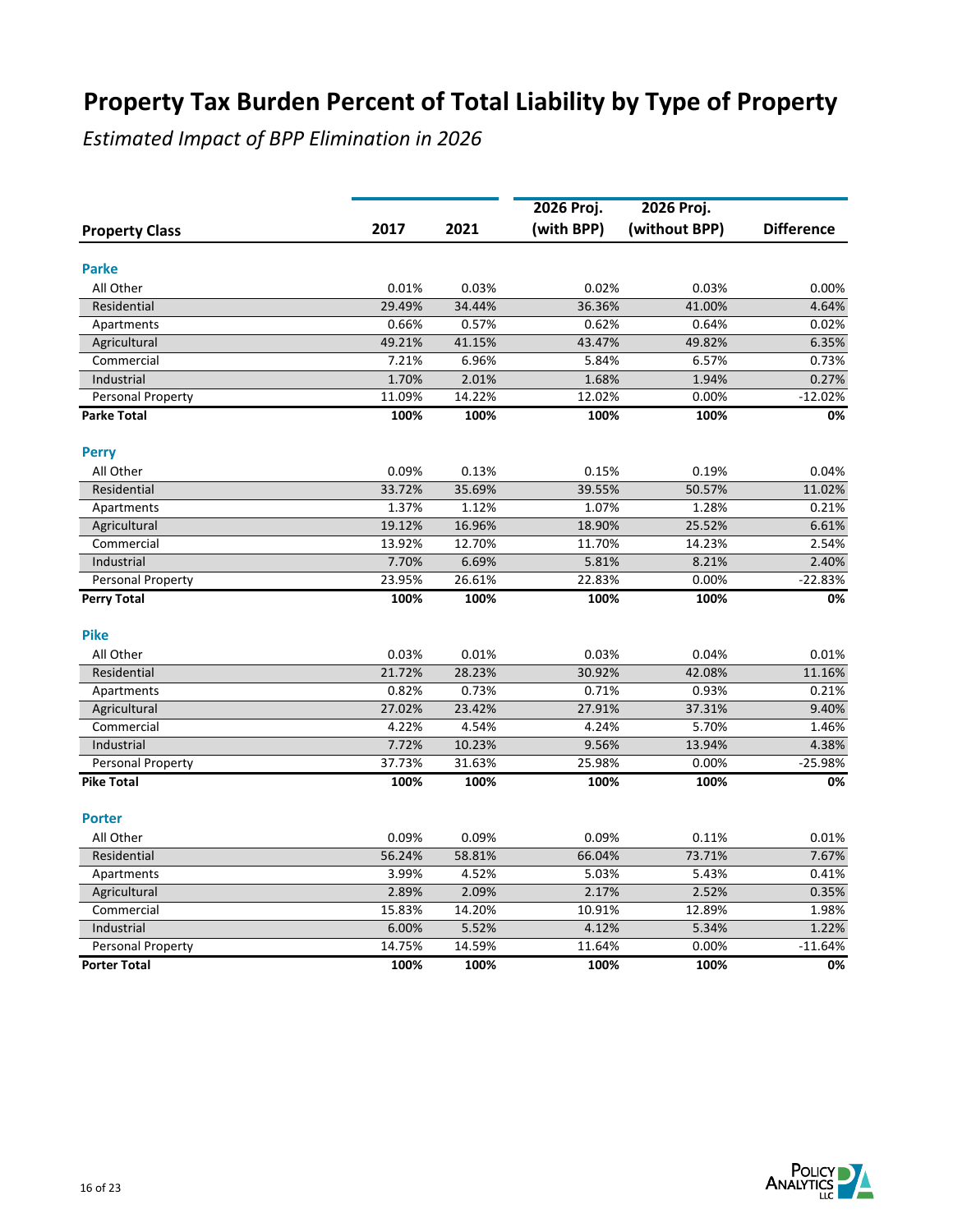|                          |        |        | 2026 Proj. | 2026 Proj.    |                   |
|--------------------------|--------|--------|------------|---------------|-------------------|
| <b>Property Class</b>    | 2017   | 2021   | (with BPP) | (without BPP) | <b>Difference</b> |
| <b>Posey</b>             |        |        |            |               |                   |
| All Other                | 0.16%  | 0.08%  | 0.12%      | 0.17%         | 0.05%             |
| Residential              | 24.72% | 26.66% | 28.22%     | 45.01%        | 16.78%            |
| Apartments               | 0.63%  | 0.51%  | 0.54%      | 0.76%         | 0.22%             |
| Agricultural             | 17.43% | 13.89% | 16.44%     | 26.17%        | 9.72%             |
| Commercial               | 6.42%  | 5.40%  | 5.37%      | 8.65%         | 3.28%             |
| Industrial               | 9.44%  | 9.26%  | 8.93%      | 19.24%        | 10.31%            |
| Personal Property        | 40.59% | 43.16% | 39.67%     | 0.00%         | $-39.67%$         |
| <b>Posey Total</b>       | 100%   | 100%   | 100%       | 100%          | 0%                |
| <b>Pulaski</b>           |        |        |            |               |                   |
| All Other                | 0.03%  | 0.01%  | 0.02%      | 0.03%         | 0.00%             |
| Residential              | 22.20% | 28.85% | 29.77%     | 34.79%        | 5.03%             |
| Apartments               | 0.40%  | 0.68%  | 0.63%      | 0.68%         | 0.06%             |
| Agricultural             | 53.76% | 40.14% | 43.32%     | 51.49%        | 8.17%             |
| Commercial               | 4.54%  | 5.88%  | 5.68%      | 6.58%         | 0.90%             |
| Industrial               | 4.78%  | 5.81%  | 5.40%      | 6.42%         | 1.02%             |
| <b>Personal Property</b> | 14.19% | 18.56% | 15.18%     | 0.00%         | $-15.18%$         |
| Pulaski Total            | 100%   | 100%   | 100%       | 100%          | 0%                |
| <b>Putnam</b>            |        |        |            |               |                   |
| All Other                | 0.09%  | 0.14%  | 0.09%      | 0.11%         | 0.02%             |
| Residential              | 29.48% | 31.98% | 32.27%     | 43.33%        | 11.06%            |
| Apartments               | 1.84%  | 1.49%  | 1.44%      | 1.68%         | 0.23%             |
| Agricultural             | 26.92% | 22.14% | 24.47%     | 32.74%        | 8.27%             |
| Commercial               | 12.06% | 10.64% | 9.78%      | 11.95%        | 2.17%             |
| Industrial               | 9.26%  | 9.20%  | 8.37%      | 10.20%        | 1.83%             |
| <b>Personal Property</b> | 20.17% | 24.26% | 23.58%     | 0.00%         | $-23.58%$         |
| <b>Putnam Total</b>      | 100%   | 100%   | 100%       | 100%          | 0%                |
| <b>Randolph</b>          |        |        |            |               |                   |
| All Other                | 0.16%  | 0.05%  | 0.18%      | 0.22%         | 0.03%             |
| Residential              | 26.61% | 29.02% | 28.70%     | 34.72%        | 6.03%             |
| Apartments               | 0.83%  | 0.74%  | 0.66%      | 0.74%         | 0.08%             |
| Agricultural             | 40.72% | 35.52% | 38.09%     | 48.60%        | 10.51%            |
| Commercial               | 8.33%  | 7.67%  | 7.36%      | 8.49%         | 1.13%             |
| Industrial               | 6.41%  | 6.31%  | 6.06%      | 7.23%         | 1.17%             |
| Personal Property        | 16.75% | 20.53% | 18.95%     | 0.00%         | $-18.95%$         |
| <b>Randolph Total</b>    | 100%   | 100%   | 100%       | 100%          | 0%                |

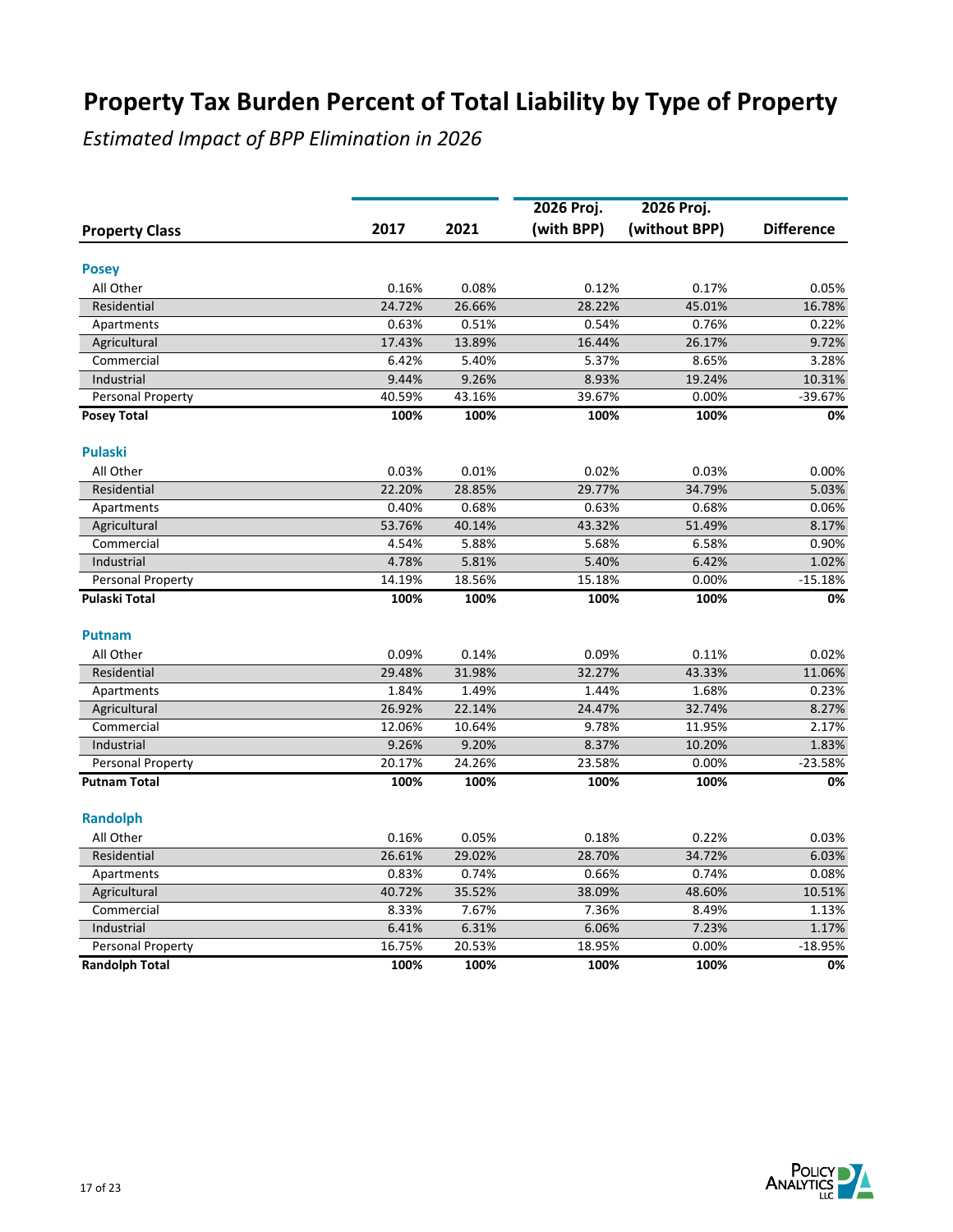|                          |        |        | 2026 Proj. |                             |                   |
|--------------------------|--------|--------|------------|-----------------------------|-------------------|
| <b>Property Class</b>    | 2017   | 2021   | (with BPP) | 2026 Proj.<br>(without BPP) | <b>Difference</b> |
|                          |        |        |            |                             |                   |
| <b>Ripley</b>            |        |        |            |                             |                   |
| All Other                | 0.36%  | 0.21%  | 0.21%      | 0.26%                       | 0.05%             |
| Residential              | 32.16% | 37.67% | 37.37%     | 42.10%                      | 4.73%             |
| Apartments               | 1.75%  | 1.57%  | 1.44%      | 1.52%                       | 0.08%             |
| Agricultural             | 33.31% | 29.37% | 31.69%     | 36.46%                      | 4.77%             |
| Commercial               | 13.56% | 12.46% | 11.72%     | 13.83%                      | 2.11%             |
| Industrial               | 4.63%  | 4.89%  | 4.74%      | 5.83%                       | 1.09%             |
| Personal Property        | 13.96% | 13.56% | 12.83%     | 0.00%                       | $-12.83%$         |
| <b>Ripley Total</b>      | 100%   | 100%   | 100%       | 100%                        | 0%                |
| <b>Rush</b>              |        |        |            |                             |                   |
| All Other                | 0.26%  | 0.00%  | 0.01%      | 0.01%                       | 0.00%             |
| Residential              | 23.28% | 27.15% | 29.65%     | 34.15%                      | 4.50%             |
| Apartments               | 0.83%  | 0.90%  | 0.94%      | 1.03%                       | 0.09%             |
| Agricultural             | 47.04% | 41.56% | 43.08%     | 52.02%                      | 8.94%             |
| Commercial               | 8.23%  | 8.48%  | 7.37%      | 8.13%                       | 0.76%             |
| Industrial               | 4.87%  | 4.90%  | 4.13%      | 4.67%                       | 0.55%             |
| Personal Property        | 15.39% | 16.93% | 14.83%     | 0.00%                       | $-14.83%$         |
| <b>Rush Total</b>        | 100%   | 100%   | 100%       | 100%                        | 0%                |
| <b>St. Joseph</b>        |        |        |            |                             |                   |
| All Other                | 1.50%  | 0.34%  | 0.30%      | 0.35%                       | 0.05%             |
| Residential              | 45.25% | 50.36% | 57.43%     | 66.74%                      | 9.31%             |
| Apartments               | 5.64%  | 5.84%  | 5.70%      | 6.48%                       | 0.78%             |
| Agricultural             | 3.87%  | 2.68%  | 2.82%      | 3.44%                       | 0.62%             |
| Commercial               | 19.54% | 17.69% | 14.36%     | 16.48%                      | 2.12%             |
| Industrial               | 7.71%  | 6.98%  | 5.57%      | 6.51%                       | 0.94%             |
| <b>Personal Property</b> | 16.40% | 15.96% | 13.83%     | 0.00%                       | $-13.83%$         |
| St. Joseph Total         | 100%   | 100%   | 100%       | 100%                        | 0%                |
| <b>Scott</b>             |        |        |            |                             |                   |
| All Other                | 0.24%  | 0.19%  | 0.29%      | 0.35%                       | 0.06%             |
| Residential              | 36.90% | 40.27% | 41.40%     | 52.92%                      | 11.52%            |
| Apartments               | 2.23%  | 2.04%  | 1.91%      | 2.26%                       | 0.35%             |
| Agricultural             | 15.86% | 12.91% | 14.92%     | 18.51%                      | 3.59%             |
| Commercial               | 15.82% | 15.05% | 13.54%     | 16.27%                      | 2.73%             |
| Industrial               | 7.82%  | 8.24%  | 7.50%      | 9.69%                       | 2.20%             |
| Personal Property        | 20.57% | 20.81% | 20.45%     | 0.00%                       | $-20.45%$         |
| <b>Scott Total</b>       | 100%   | 100%   | 100%       | 100%                        | 0%                |
|                          |        |        |            |                             |                   |

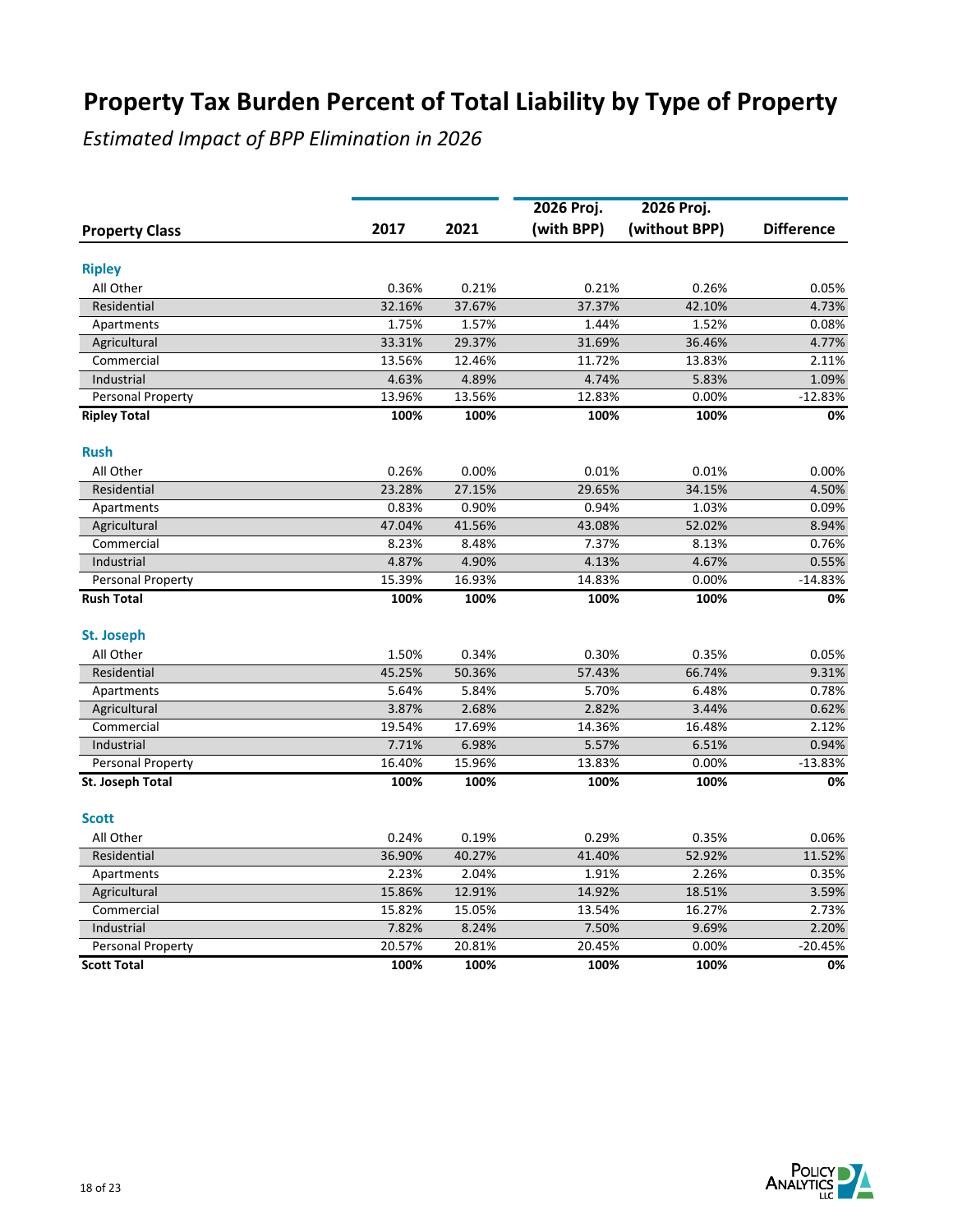|                            |                 |                 | 2026 Proj.      | 2026 Proj.      |                   |
|----------------------------|-----------------|-----------------|-----------------|-----------------|-------------------|
| <b>Property Class</b>      | 2017            | 2021            | (with BPP)      | (without BPP)   | <b>Difference</b> |
| <b>Shelby</b>              |                 |                 |                 |                 |                   |
| All Other                  | 0.00%           | 0.02%           | 0.02%           | 0.03%           | 0.01%             |
| Residential                | 30.75%          | 34.11%          | 34.42%          | 44.42%          | 9.99%             |
| Apartments                 | 1.79%           | 2.59%           | 2.56%           | 3.02%           | 0.46%             |
|                            | 16.23%          | 11.95%          | 13.48%          | 18.46%          | 4.98%             |
| Agricultural<br>Commercial | 16.63%          | 14.73%          | 15.01%          | 18.86%          | 3.85%             |
| Industrial                 | 10.40%          | 10.75%          | 11.66%          | 15.22%          | 3.57%             |
| Personal Property          | 24.04%          | 25.70%          | 22.86%          | 0.00%           | $-22.86%$         |
| <b>Shelby Total</b>        | 100%            | 100%            | 100%            | 100%            | 0%                |
| <b>Spencer</b>             |                 |                 |                 |                 |                   |
| All Other                  | 0.01%           | 0.07%           | 0.07%           | 0.10%           | 0.04%             |
| Residential                |                 |                 |                 |                 |                   |
|                            | 19.39%<br>0.31% | 22.16%<br>0.30% | 22.29%<br>0.29% | 37.38%<br>0.38% | 15.09%<br>0.10%   |
| Apartments                 | 19.90%          | 16.66%          | 17.75%          | 32.22%          | 14.47%            |
| Agricultural<br>Commercial | 5.99%           | 6.12%           | 5.26%           | 9.78%           | 4.52%             |
| Industrial                 | 10.63%          | 10.91%          | 9.24%           | 20.13%          | 10.89%            |
| Personal Property          | 43.56%          | 43.61%          | 45.01%          | 0.00%           | $-45.01%$         |
| <b>Spencer Total</b>       | 100%            | 100%            | 100%            | 100%            | 0%                |
| <b>Starke</b>              |                 |                 |                 |                 |                   |
|                            |                 |                 |                 |                 |                   |
| All Other<br>Residential   | 0.03%           | 0.23%<br>55.55% | 0.11%<br>57.23% | 0.12%           | 0.01%             |
|                            | 50.62%          |                 |                 | 64.05%          | 6.82%             |
| Apartments                 | 0.50%           | 0.42%           | 0.41%           | 0.43%           | 0.02%             |
| Agricultural               | 24.54%          | 19.32%          | 20.47%          | 23.11%          | 2.64%             |
| Commercial                 | 7.68%           | 7.11%           | 6.82%           | 7.30%           | 0.48%             |
| Industrial                 | 4.86%           | 5.23%           | 4.68%           | 5.00%           | 0.32%             |
| Personal Property          | 11.43%          | 11.76%          | 10.28%          | 0.00%           | $-10.28%$         |
| <b>Starke Total</b>        | 100%            | 100%            | 100%            | 100%            | 0%                |
| <b>Steuben</b>             |                 |                 |                 |                 |                   |
| All Other                  | 0.03%           | 0.02%           | 0.04%           | 0.04%           | 0.00%             |
| Residential                | 61.86%          | 66.25%          | 70.18%          | 75.09%          | 4.91%             |
| Apartments                 | 0.87%           | 0.85%           | 0.81%           | 0.91%           | 0.11%             |
| Agricultural               | 8.10%           | 6.16%           | 6.26%           | 6.65%           | 0.39%             |
| Commercial                 | 11.80%          | 10.93%          | 10.04%          | 11.21%          | 1.17%             |
| Industrial                 | 5.71%           | 5.56%           | 5.18%           | 6.09%           | 0.91%             |
| Personal Property          | 11.22%          | 9.73%           | 7.49%           | 0.00%           | $-7.49%$          |
| <b>Steuben Total</b>       | 100%            | 100%            | 100%            | 100%            | 0%                |

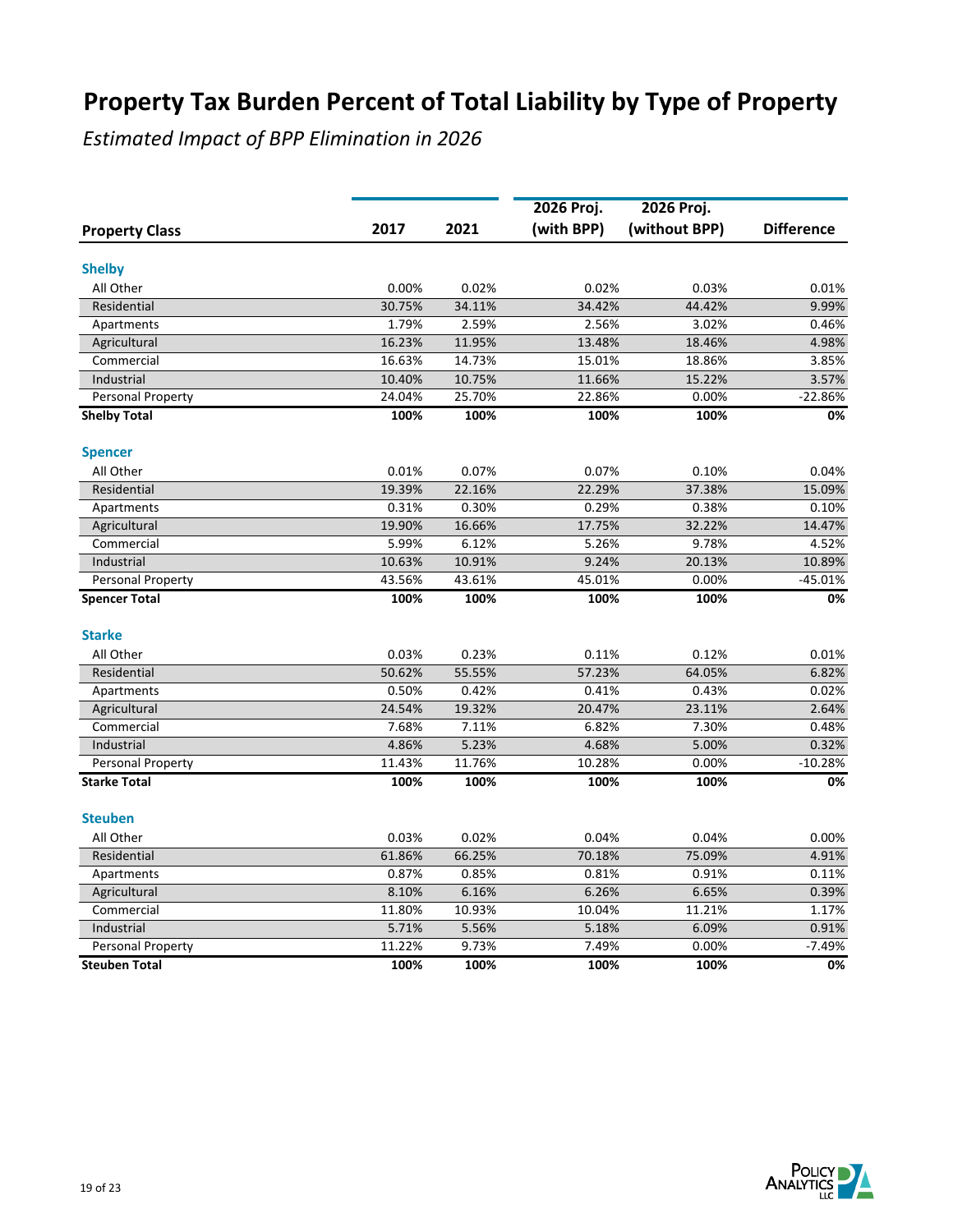|                          |        |        | 2026 Proj. | 2026 Proj.    |                   |
|--------------------------|--------|--------|------------|---------------|-------------------|
| <b>Property Class</b>    | 2017   | 2021   | (with BPP) | (without BPP) | <b>Difference</b> |
| <b>Sullivan</b>          |        |        |            |               |                   |
| All Other                | 0.05%  | 0.07%  | 0.11%      | 0.16%         | 0.05%             |
| Residential              | 19.23% | 21.44% | 22.74%     | 36.42%        | 13.69%            |
| Apartments               | 0.83%  | 0.85%  | 0.80%      | 1.14%         | 0.33%             |
| Agricultural             | 33.44% | 26.19% | 29.93%     | 45.18%        | 15.25%            |
| Commercial               | 5.36%  | 5.17%  | 5.34%      | 8.93%         | 3.60%             |
| Industrial               | 5.71%  | 4.70%  | 4.16%      | 8.16%         | 4.00%             |
| Personal Property        | 34.86% | 41.04% | 36.59%     | 0.00%         | $-36.59%$         |
| <b>Sullivan Total</b>    | 100%   | 100%   | 100%       | 100%          | 0%                |
| <b>Switzerland</b>       |        |        |            |               |                   |
| All Other                | 0.09%  | 0.11%  | 0.15%      | 0.18%         | 0.03%             |
| Residential              | 24.76% | 25.92% | 25.57%     | 29.52%        | 3.95%             |
| Apartments               | 0.96%  | 0.81%  | 0.70%      | 0.72%         | 0.01%             |
| Agricultural             | 35.34% | 31.87% | 34.33%     | 40.95%        | 6.63%             |
| Commercial               | 24.19% | 22.64% | 20.66%     | 24.61%        | 3.96%             |
| Industrial               | 3.48%  | 3.60%  | 3.36%      | 4.02%         | 0.66%             |
| Personal Property        | 10.98% | 14.85% | 15.23%     | 0.00%         | $-15.23%$         |
| <b>Switzerland Total</b> | 100%   | 100%   | 100%       | 100%          | 0%                |
| <b>Tippecanoe</b>        |        |        |            |               |                   |
| All Other                | 0.33%  | 0.17%  | 0.11%      | 0.14%         | 0.03%             |
| Residential              | 35.54% | 35.47% | 38.84%     | 45.11%        | 6.27%             |
| Apartments               | 12.66% | 14.35% | 15.05%     | 16.57%        | 1.52%             |
| Agricultural             | 4.83%  | 3.17%  | 3.36%      | 4.15%         | 0.79%             |
| Commercial               | 22.49% | 24.36% | 23.36%     | 28.84%        | 5.48%             |
| Industrial               | 4.36%  | 4.26%  | 4.05%      | 5.20%         | 1.15%             |
| Personal Property        | 19.64% | 18.06% | 15.23%     | 0.00%         | $-15.23%$         |
| <b>Tippecanoe Total</b>  | 100%   | 100%   | 100%       | 100%          | 0%                |
| <b>Tipton</b>            |        |        |            |               |                   |
| All Other                | 0.14%  | 0.26%  | 0.23%      | 0.27%         | 0.04%             |
| Residential              | 24.25% | 28.42% | 32.65%     | 42.12%        | 9.47%             |
| Apartments               | 0.68%  | 0.64%  | 0.74%      | 0.87%         | 0.13%             |
| Agricultural             | 36.62% | 27.32% | 29.53%     | 41.03%        | 11.50%            |
| Commercial               | 6.46%  | 5.87%  | 5.22%      | 6.05%         | 0.83%             |
| Industrial               | 9.19%  | 9.03%  | 7.52%      | 9.65%         | 2.14%             |
| Personal Property        | 22.46% | 28.28% | 24.12%     | 0.00%         | $-24.12%$         |
| <b>Tipton Total</b>      | 100%   | 100%   | 100%       | 100%          | 0%                |

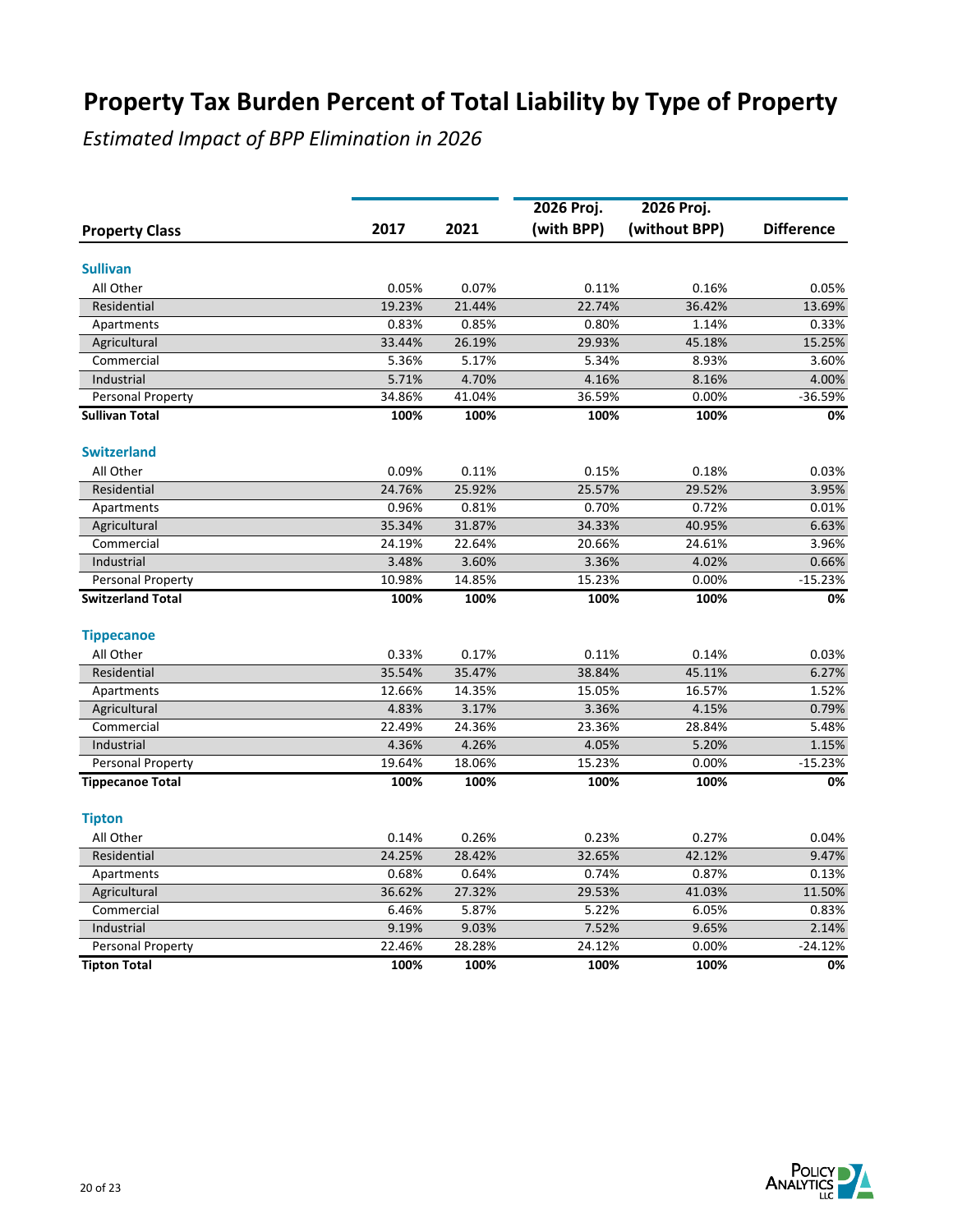|                          |        |        | 2026 Proj. | 2026 Proj.    |                   |
|--------------------------|--------|--------|------------|---------------|-------------------|
| <b>Property Class</b>    | 2017   | 2021   | (with BPP) | (without BPP) | <b>Difference</b> |
| <b>Union</b>             |        |        |            |               |                   |
| All Other                | 0.02%  | 0.05%  | 0.10%      | 0.11%         | 0.02%             |
| Residential              | 30.82% | 35.51% | 36.31%     | 41.40%        | 5.09%             |
| Apartments               | 1.05%  | 1.00%  | 0.96%      | 1.03%         | 0.07%             |
| Agricultural             | 48.92% | 40.86% | 43.10%     | 50.65%        | 7.55%             |
| Commercial               | 5.94%  | 6.04%  | 5.31%      | 5.88%         | 0.57%             |
| Industrial               | 0.92%  | 0.93%  | 0.80%      | 0.92%         | 0.13%             |
| Personal Property        | 12.25% | 15.52% | 13.43%     | 0.00%         | $-13.43%$         |
| <b>Union Total</b>       | 100%   | 100%   | 100%       | 100%          | 0%                |
| <b>Vanderburgh</b>       |        |        |            |               |                   |
| All Other                | 0.71%  | 0.42%  | 0.45%      | 0.55%         | 0.09%             |
| Residential              | 40.15% | 41.79% | 43.94%     | 53.90%        | 9.96%             |
| Apartments               | 4.65%  | 4.74%  | 4.82%      | 5.79%         | 0.98%             |
| Agricultural             | 1.62%  | 1.66%  | 1.92%      | 2.38%         | 0.46%             |
| Commercial               | 26.10% | 25.11% | 23.10%     | 28.10%        | 5.00%             |
| Industrial               | 8.35%  | 7.97%  | 7.36%      | 9.28%         | 1.91%             |
| Personal Property        | 18.26% | 18.14% | 18.39%     | 0.00%         | $-18.39%$         |
| <b>Vanderburgh Total</b> | 100%   | 100%   | 100%       | 100%          | 0%                |
| <b>Vermillion</b>        |        |        |            |               |                   |
| All Other                | 0.21%  | 0.02%  | 0.05%      | 0.07%         | 0.02%             |
| Residential              | 25.29% | 29.44% | 31.05%     | 48.60%        | 17.55%            |
| Apartments               | 0.47%  | 0.36%  | 0.35%      | 0.49%         | 0.14%             |
| Agricultural             | 25.09% | 18.16% | 20.95%     | 31.27%        | 10.32%            |
| Commercial               | 6.11%  | 5.31%  | 4.80%      | 7.55%         | 2.74%             |
| Industrial               | 5.91%  | 6.93%  | 6.04%      | 12.01%        | 5.98%             |
| Personal Property        | 36.69% | 39.56% | 36.75%     | 0.00%         | $-36.75%$         |
| <b>Vermillion Total</b>  | 100%   | 100%   | 100%       | 100%          | 0%                |
| <b>Vigo</b>              |        |        |            |               |                   |
| All Other                | 0.62%  | 0.71%  | 2.70%      | 3.34%         | 0.64%             |
| Residential              | 37.52% | 38.33% | 39.17%     | 49.62%        | 10.45%            |
| Apartments               | 4.07%  | 5.32%  | 4.94%      | 6.07%         | 1.13%             |
| Agricultural             | 7.38%  | 5.69%  | 6.88%      | 8.77%         | 1.89%             |
| Commercial               | 17.19% | 19.94% | 18.76%     | 24.14%        | 5.38%             |
| Industrial               | 7.36%  | 6.76%  | 6.04%      | 8.06%         | 2.02%             |
| Personal Property        | 25.67% | 22.99% | 21.40%     | 0.00%         | $-21.40%$         |
| <b>Vigo Total</b>        | 100%   | 100%   | 100%       | 100%          | 0%                |

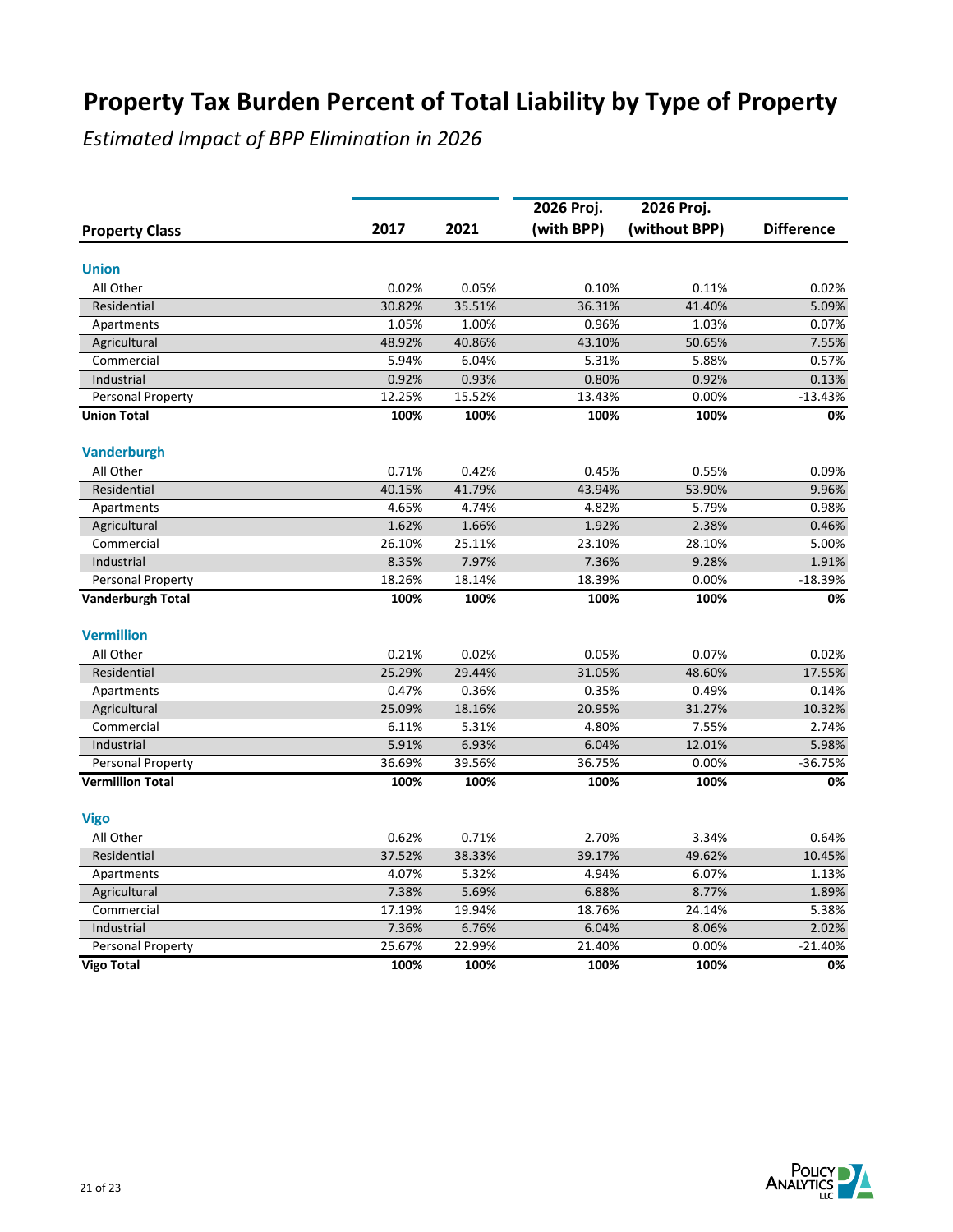|                          |        |        | 2026 Proj. | 2026 Proj.    |                   |
|--------------------------|--------|--------|------------|---------------|-------------------|
| <b>Property Class</b>    | 2017   | 2021   | (with BPP) | (without BPP) | <b>Difference</b> |
| <b>Wabash</b>            |        |        |            |               |                   |
| All Other                | 0.01%  | 0.49%  | 0.48%      | 0.55%         | 0.07%             |
| Residential              | 25.14% | 33.01% | 35.45%     | 45.58%        | 10.12%            |
| Apartments               | 1.30%  | 0.99%  | 0.95%      | 1.10%         | 0.15%             |
| Agricultural             | 25.05% | 19.61% | 20.45%     | 27.80%        | 7.36%             |
| Commercial               | 15.86% | 14.41% | 13.57%     | 16.29%        | 2.72%             |
| Industrial               | 9.11%  | 7.97%  | 7.26%      | 8.68%         | 1.42%             |
| Personal Property        | 23.36% | 23.33% | 21.84%     | 0.00%         | $-21.84%$         |
| <b>Wabash Total</b>      | 100%   | 100%   | 100%       | 100%          | 0%                |
| <b>Warren</b>            |        |        |            |               |                   |
| All Other                | 0.00%  | 0.01%  | 0.04%      | 0.05%         | 0.01%             |
| Residential              | 19.80% | 24.47% | 24.23%     | 27.40%        | 3.16%             |
| Apartments               | 0.36%  | 0.30%  | 0.28%      | 0.28%         | 0.01%             |
| Agricultural             | 60.77% | 52.87% | 55.99%     | 63.74%        | 7.75%             |
| Commercial               | 2.87%  | 3.85%  | 3.41%      | 3.99%         | 0.57%             |
| Industrial               | 3.42%  | 4.50%  | 3.86%      | 4.54%         | 0.68%             |
| Personal Property        | 12.75% | 13.98% | 12.17%     | 0.00%         | $-12.17%$         |
| <b>Warren Total</b>      | 100%   | 100%   | 100%       | 100%          | 0%                |
| <b>Warrick</b>           |        |        |            |               |                   |
| All Other                | 3.09%  | 1.24%  | 1.04%      | 1.21%         | 0.16%             |
| Residential              | 55.31% | 59.00% | 62.79%     | 71.67%        | 8.88%             |
| Apartments               | 2.49%  | 3.01%  | 3.22%      | 3.70%         | 0.48%             |
| Agricultural             | 6.82%  | 4.99%  | 5.30%      | 6.26%         | 0.96%             |
| Commercial               | 9.22%  | 10.94% | 10.87%     | 12.35%        | 1.47%             |
| Industrial               | 4.05%  | 4.50%  | 4.01%      | 4.82%         | 0.81%             |
| <b>Personal Property</b> | 18.79% | 16.08% | 12.76%     | 0.00%         | $-12.76%$         |
| <b>Warrick Total</b>     | 100%   | 100%   | 100%       | 100%          | 0%                |
| <b>Washington</b>        |        |        |            |               |                   |
| All Other                | 0.06%  | 0.03%  | 0.46%      | 0.51%         | 0.05%             |
| Residential              | 30.78% | 36.59% | 37.22%     | 43.10%        | 5.88%             |
| Apartments               | 0.86%  | 0.77%  | 0.73%      | 0.80%         | 0.07%             |
| Agricultural             | 41.22% | 34.54% | 36.67%     | 42.50%        | 5.83%             |
| Commercial               | 9.47%  | 10.24% | 9.43%      | 10.56%        | 1.12%             |
| Industrial               | 2.77%  | 2.38%  | 2.20%      | 2.53%         | 0.33%             |
| Personal Property        | 14.57% | 15.17% | 13.28%     | 0.00%         | $-13.28%$         |
| <b>Washington Total</b>  | 100%   | 100%   | 100%       | 100%          | 0%                |